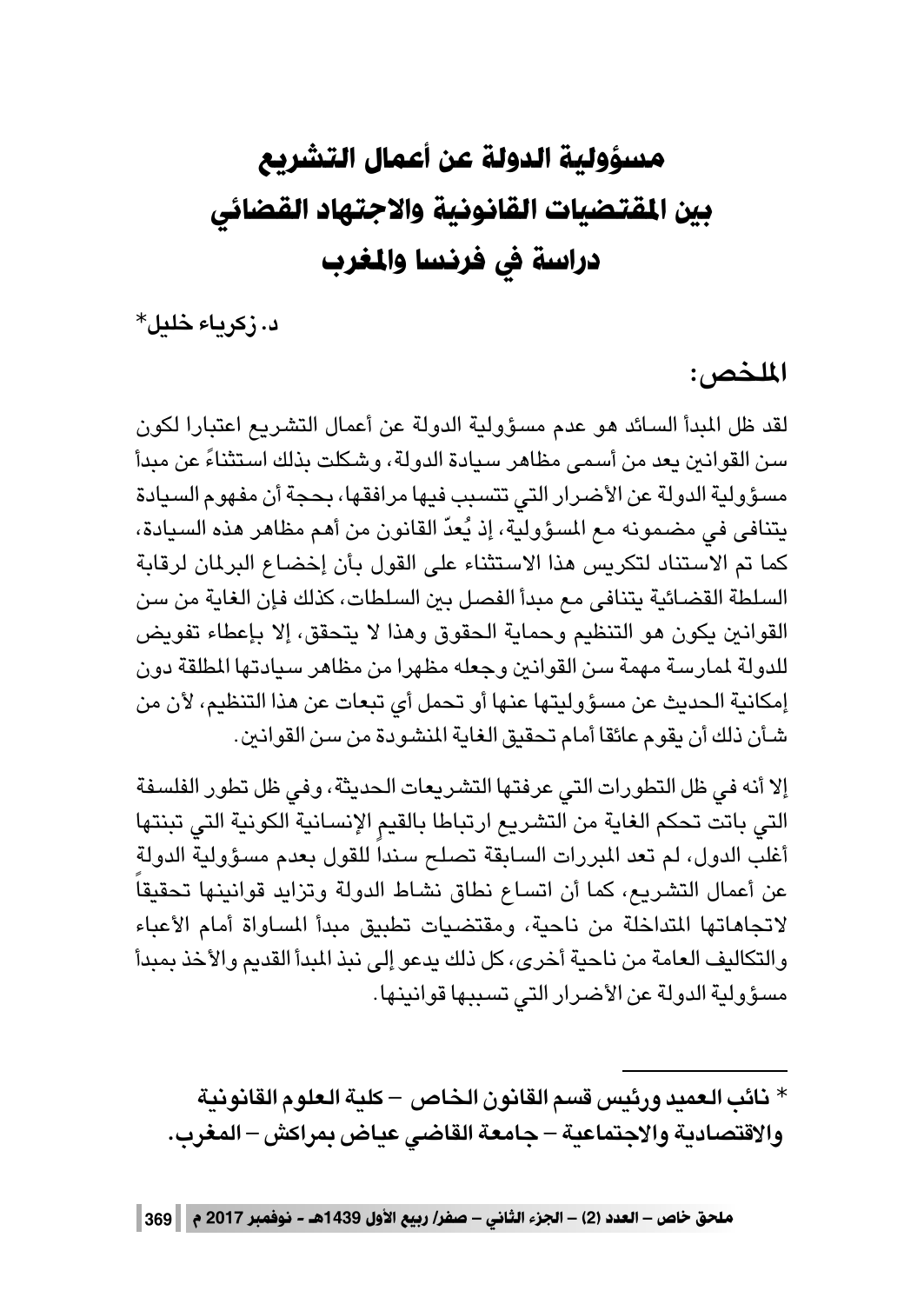وفي هذا الإطار تندرج تجربة القضاء المغربي في التأسيس لمبدأ مسؤولية الدولة عن التشريع، خاصة بعد صدور دستور 2011 الذي أعطى لكل متقاض الحق بالدفع بعدم دستورية القانون المراد الاحتكام لمقتضياته للبت في موضوع الدعوى، وإلزام المحكمة بضرورة إحالة هذا الدفع على المحكمة الدستورية للبت في مدى دستورية القانون المثار بشأنه الدفع بعدم الدستورية من عدمها، وهو ما سيفتح المجال أمام إقرار مسؤولية الدولة عن الوضعيات التي أنشأها هذا القانون أو مس بها.

وعليه تروم هذه المداخلة، التعرض لأسس مسؤولية الدولة عن التشريعات التي تسنها، مع عرض التجربة المغربية في هذا الإطار انطلاقا من مواقف الاجتهادات القضائية المغربية والآفاق التي تفتحها المقتضيات الدستورية الجديدة.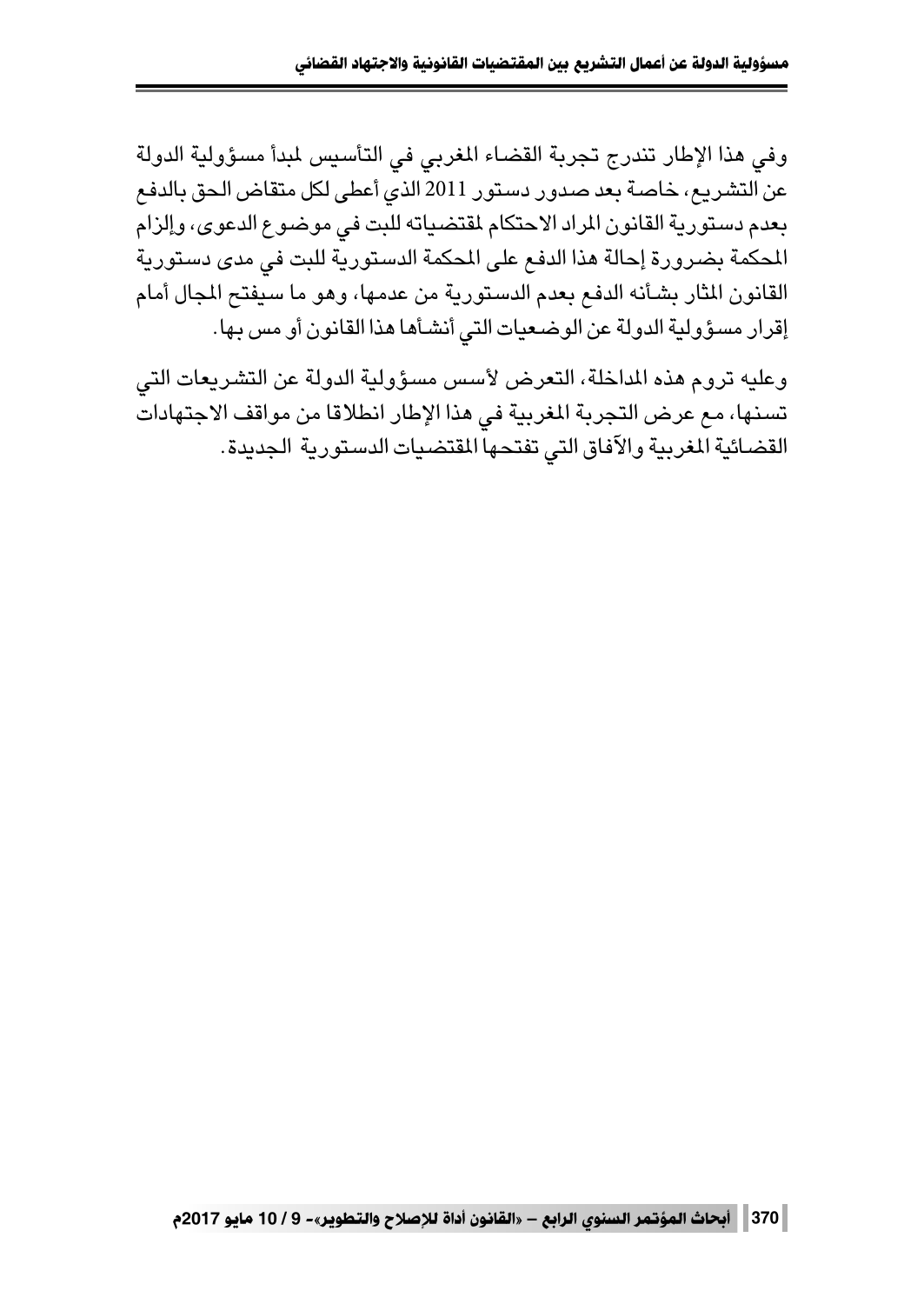تمهيد:

لم يخصص المشرِّع المغربي أي مقتض قانوني صريح ينظم مسؤولية الدولة عن أعمال التشريع أو ما يصطلح عليه بمسؤولية الدولة عن القوانين أو عن الأضرار التي يمكن أن تتسبب فيها القوانين، وذلك منذ سن قانون الالتزامات والعقود المغربي<sup>(1)</sup> الذي يتضمَّن الفصول المؤسسة للمسؤولية التقصيرية عموماً، بما فيها تلك المحددة لمسؤ ولية الدولة<sup>(2)</sup>.

ولما كان التشريع الفرنسي يُعدّ من أهم مصادر القانون المغربي، فمن الطبيعي أن يتأثر هذا الأخير بالنقاش الدائر في الفقه والقضاء الفرنسيين، خاصة ما يتعلق بالتأصيل لمسؤولية الدولة فى جميع تجلياتها، بما فى ذلك مسؤولية الدولة عن القوانين، بشكل دفع القضاء المغربي إلى السير على نهجه فيما يخص تقرير مسؤولية الدولة عن مضامين القوانين.

فما هي أهم مظاهر تطور مسؤولية الدولة عن قوانينها؟ (المبحث التمهيدي) وما هو أساس وشروط قيام هذه المسؤولية؟ (المبحث الأول) وما موقف القضاء المغربي من هذه المسؤولية؟ وما آفاق تقرير هذه المسؤولية في ظل المقتضيات الدستورية الجديدة (المبحث الثاني)؟

- (1) قانون الالتزامات والعقود المغربي صدر بموجب ظهير في 9 رمضان 1331هـ الموافق 12 أغسطس 1913م، وقد نظم المسؤولية التقصيرية بموجب الفصول (77) إلى (106) منه.
- (2) يُعدّ الفصـلان (79) و (80) من قانون الالتزامات والعقود المغربي الفصلين المؤسسـين لمسؤولية الدولة التقصيرية ومسؤولية الموظفين التابعين التقصيرية لها بالإضافة إلى فصول أخرى طبعاً، و في هذا الإطار ينص الفصل (79) على ما يلي: «الدولة والبلديات مسؤولة عن الأضــرار الناتّجة مباشرة عن تسبير إدارتـهـا وعن الأخـطـاء المـلـحية لمستخدميها». وينص الفصل (80) على ما يلي: «مستخدمو الدولة والبلديات مسؤولون شخصيا عن الأضرار الناتجة عن تدليسهم أو عن الأخطاء الجسيمة الواقعة منهم في أداء وظائفهم. ولا تجوز مطالبة الدولة والبلديات بسبب هذه الأضرار ، إلا عند إعسار الموظفين المسؤولين عنها».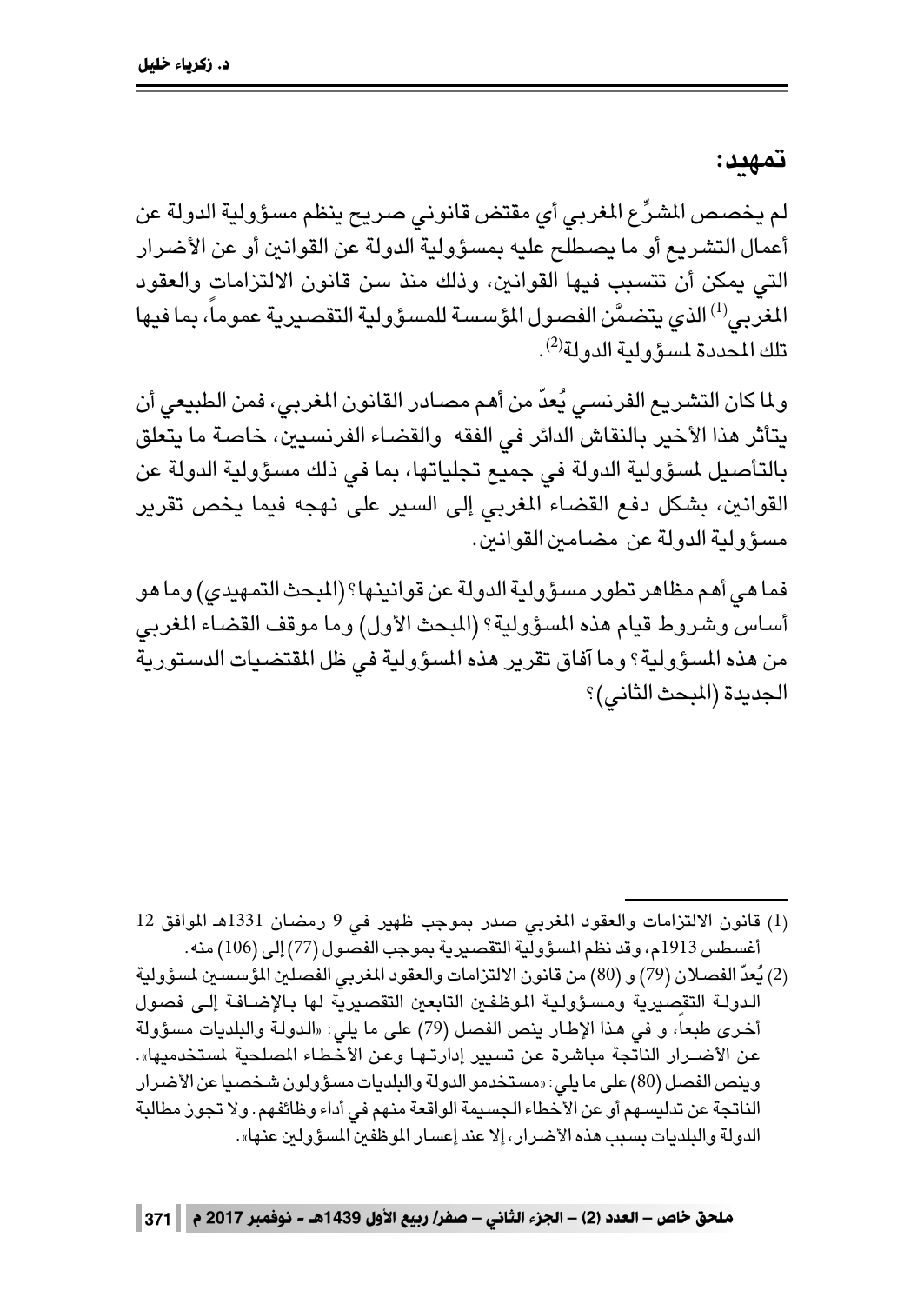## المبحث التمهيدى مظاهر تطور مسؤولية الدولة عن تشريعاتها

يُعد القانون أسمى تعبير عن إرادة الأمة والجميع، أشخاصا ذاتيين أو اعتباريين، بما فيهم السلطات العمومية، متساوون أمامه وملزمون بالامتثال له، فهو يصدر عن السلطة التشريعية التي تمارس من طرف البرلمان، فيكون بذلك القانون دائما عملا مشروعا، خاصة إذا صدر وفق الضوابط الدستورية المقررة بموجب الدستور، والتي تروم احترام حقوق المواطنين والحريات العامة وعدم المساس بالحقوق المكتسبة والمساهمة في خدمة المواطن وإسعاده وتحقيق ما يصبوا إليه.

وقد مر القضاء الفرنسى مجسداً فى مجلس الدولة باعتباره المؤسس لمسؤولية الدولة عن القوانين، بمرحَلتين: الأولى عرفت بعدم تقبل فكرة ترتيب أي مسؤولية عن سن القوانين، تحت ذريعة مبدأ عدم جواز مساءلة الدولة عن فعل القوانين. أما المرحلة الثانية، فقد تميزت بتراجع مجلس الدولة الفرنسي عن موقفه السابق ليقر بمبدأ مسؤولية الدولة عن فعل القوانين.

المرحلة الأولى– مرحلة رفض إقرار مسؤولدة الدولة عن القوانىن: كان المبدأ السائد هو عدم مسؤولية الدولة عن الأضرار التي قد تحدث بسبب مضامين قوانينها، وقد سار الأمر وفقا لهذا المبدأ فترة طويلة من الزمن، استنادا لمبررات كثيرة نجملها فيما يلي:

**سيادة الدولة**: يعد سن القوانين من أهم تجليات ممارسة الدولة لسيادتها، وتبعا لذلك فإن مبدأ السيادة يتنافى مع المسؤولية، وتُعرَّف السيادة بأنها: «مجموعة من الصفات والخصائص التي تتميز بها السلطة السياسية في الدولة»<sup>(3)</sup>. وقد ذهب أحد الفقهاء الفرنسيين<sup>(4)</sup>إلى القول: «إن السيادة بطبيعتها،

│ 372 │ أبحاث المؤتمر السنوى الرابع – «القانون أداة للإصلاح والتطوير»- 9 / 10 مايو 2017م

<sup>(3)</sup> ثروت بدوي، النظم السياسية، الجزء الأول، دار النهضة العربية القاهرة، 1970، ص 40. (4) «le propre de la souveraineté est s'imposer à tout sans qu'on puisse réclamer d'elle aucune compensation ». E.La Ferrière: Traité De La Juridiction Administrative Et De Recours Contentieux 2e éd - tome, II, p13.

انظر كذلك: هشام عبد المنعم عكاشة، مسؤولية الإدارة عن أعمال الضرورة، دار النهضة العربية، القاهر ة، 1998، ص 166.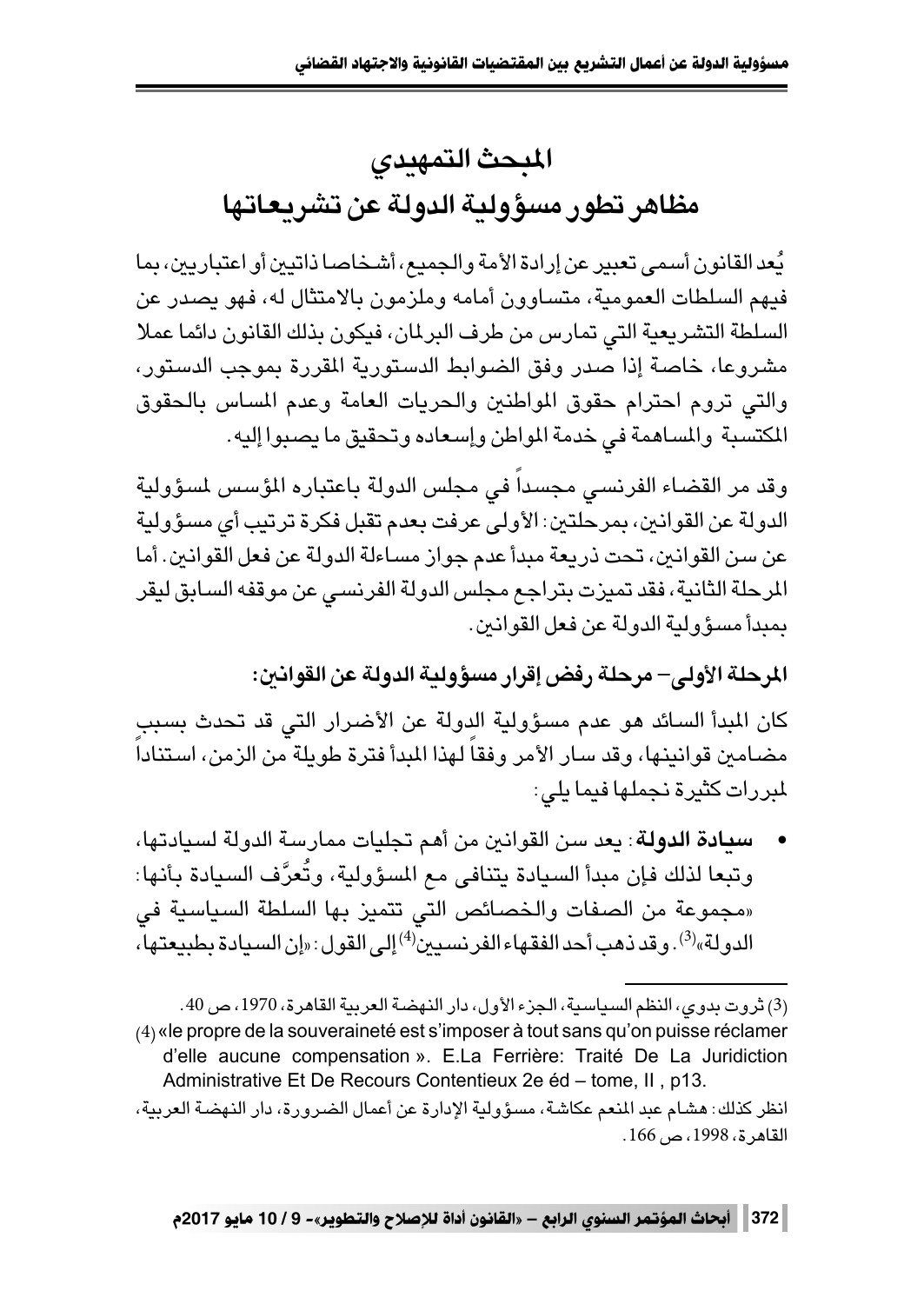ملزمة للحميع دون أن يكون لأحد أن يطالب بالتعويض عن آثار ممارستها وتحلياتها». وعلى الرغم من العدول عن المفهوم التقليدي المطلق للسيادة، و الاعتر إف من حيث المدأ بإمكانية مساءلة الدولة، فإن هذا الاعتر إف لم يشمل ما يتمتع به المشرِّع من سيادة، وتفسير ذلك أن السلطة التشريعية هي سلطة منتخبة من الشعب، ولذا فهي تمثل السيادة الوطنية، والتشريع الذي تصدره هذه السلطة ما هو إلا تعبير عن الإرادة العامة، وهذا جَسَّدَ لدى بعض الفقه المظهر المثالي للسيادة<sup>(5)</sup>.

- مدراً الغصل دين السلطات: فقد شكل هذا المدأ أساسا للدفع بعدم مسؤولية الدولة عن القوانين، لأن تطبيق هذا المبدأ يحول دون رقابة القضاء على أعمال السلطة التشريعية، وإقرار القضاء لمسؤولية الدولة عن هذه الأعمال يُعدّ اعتداء على هذا المبدأ وتدخلا من السلطة القضائية في أعمال السلطة التشريعية. ومن مؤيدي هذا الرأي الفقيه إيسمان EISEMMANN الذي أكد أن السلطة القضائية منفصلة تماما عن السلطة التشريعية ولا يحق لها إيقاف أعمال هذه السلطة أو عر قلتها<sup>(6)</sup>.
- الحصانة البرلمانية: اتخذ بعض الفقه مبدأ الحصانة البرلمانية أو ما يسمى أحيانا بعدم المسؤولية البرلمانية، أساسا للقول بعدم المسؤولية عن الأعمال البرلمانية بما فيها سن القوانين، فما دام عضو البرلمان لا يسأل عن أعماله في نطاق ممارسته لمهامه كنائب برلماني، فلا يمكن الحديث عن مسؤولية الدولة عن منتجات المؤسسة البرلمانية المتعلقة بسن القوانين، و ما دام يتم التنصيص على مبدأ عدم المسؤولية البرلمانية في الدستور، فهذا شجع مؤيدي هذا الاتجاه على القول بوجود سند دستوري يؤيد وجهة نظرهم.

وبالإضافة إلى الأسس المستمدة من المبادئ الدستورية العامة، فإن هناك نظريات أخرى تم تقديمها في مجال تبرير عدم مسؤولية الدولة عن أعمال السلطة التشريعية، وقد اعتمد أصحابها في صياغتها على فكرة عدم توافر أركان المسؤولية في حالة

- (5) P. Duez, La Responsabilité De La Puissance Publique En Dehors Du Contrat, 3e éd, 1938, P 21.
- (6) CH. Eisemmann, L'esprit Des Lois Et La Séparation Des Pouvoirs, Mélanges Carré de malberg, 1933, p163.

ملحق خاص – العدد (2) – الجزء الثاني – صفر/ ربيع الأول 1439هـ - نوفمبر 2017 م | 373 |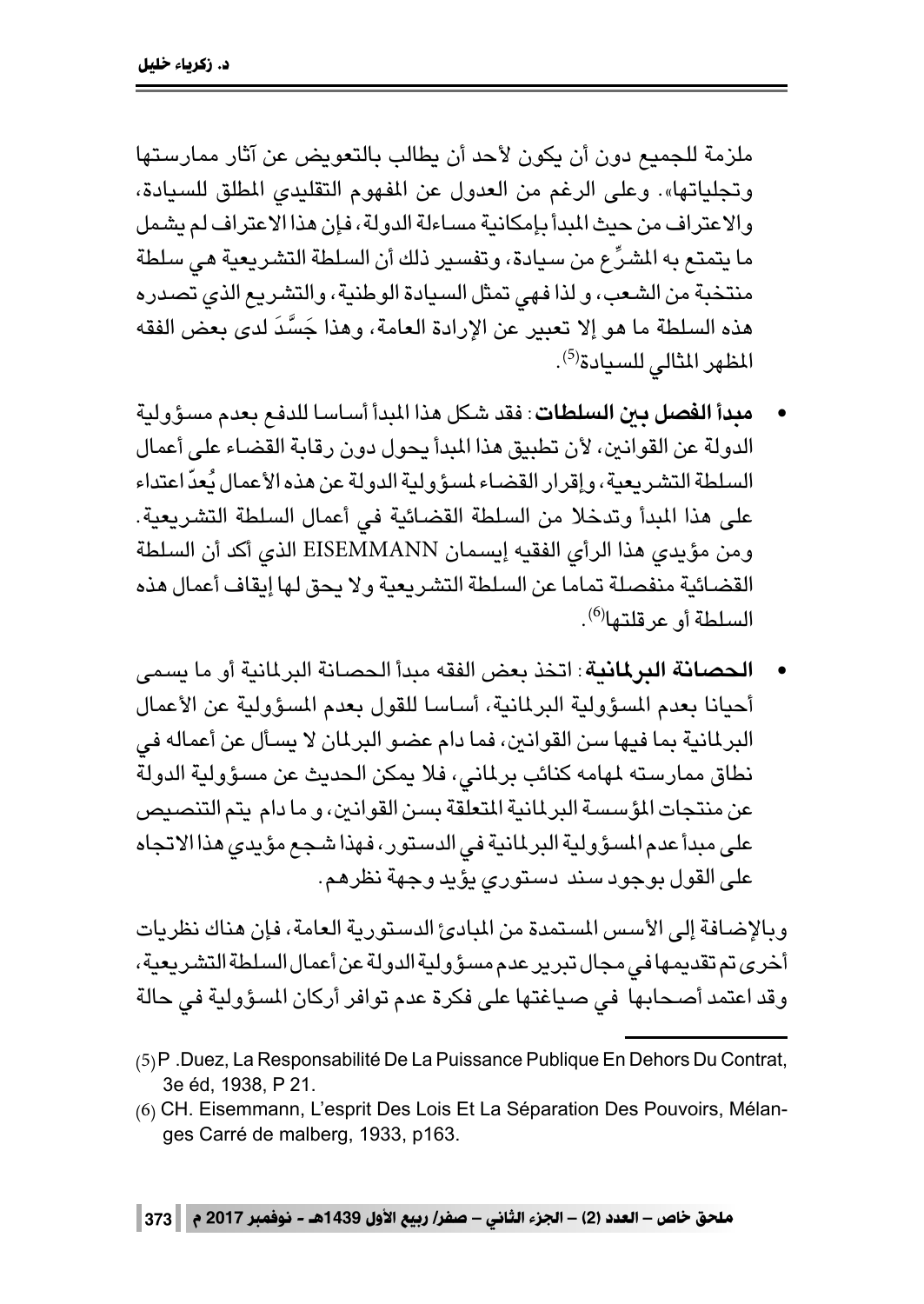ما إذا تسبب قانون صادر من السلطة التشريعية في إلحاق ضرر ببعض الأفراد، وذلك للاعتقاد القائم على استحالة صدور خطأ عن السلطة التشريعية، في حبن رأى البعض بأن شروط التعويض لا تتحقق في مثل هذه الحالة، وبالتالي لا يتصور صدور حكم بالتعويض عن الأضرار التي قد تتسبب فيها القوانين، وتتجلى أهم الأسس التي استند إليها أصحاب هذا التوجه<sup>(7)</sup> في ما يلي:

**عمو منة القوانين** : ومفاد هذا المرر أن القانون يتميز بخاصية العمومية والتجريد أو عدم الشخصية عند صدوره بل تعتبر أهم خصائصه، وبالتالي فلا يتصور توفر عنصر الضرر، ذلك أنه وحتى في حال إضراره بالغير فإن هذا الضرر يتميز بالعمومية، وفي هذه الحالة يتوزع عبء تحمله على الكافة، فالضرر يفترض فيه في هذه الحالة المساس بعموم المخاطبين بهذا القانون، ولو أن المتضرر الفعلى منه هو شخص أو فئة معينة، فإن ذلك لا ينفي صفة العمومية عن التشريع.

وما دام الأمر كذلك، فلا يحق لشخص ما الادعاء بكونه تضرر من التشريع الذي يخاطب عموم المواطنين ويطبق عليه وعليهم بدون تمييز. وبالإضافة إلى ذلك، فقد أكد مناصرو هذا التوجه بأن ركن الخطأ غير متوفر لأنه لا يوجد ما يمكن اعتباره إخلالا بالتزام سابق بعدم الأضرار من طرف الدولة، علما بأن ركن الخطأ كان يُعدّ آنذاك ضروريا للقول بقيام المسؤولية، هذا من جهة؛

ومن جهة أخرى، فإن الفرد باعتباره مواطناً، يكون قد أسهم وشارك في صنع التشريع، ما دام أن الذي تولى عملية التشريع ما هو إلا ممثل هذا المواطن في البرلمان، الذي سبق للمواطن أن صوَّت عليه وفوَّضه صلاحية ممارسة سلطة التشريع باسمه، بالتالي فهو غير أجنبي عن هذا التشريع ومسؤول عن إصداره، و لذلك فإنه لا يحق له المطالبة بالتعويض عن ما قد يدعى أنه ضرر تتسبب له فيه تشريع أسهم بشكل غیر مباشر فی سنه.

كذلك، فإن هناك من الفقه<sup>(8)</sup> المؤيد لهذا التوجه من أشار إلى عدم وجود قضاء مختص بنظر دعاوى المسؤولية عن فعل القوانين، لأن اختصاص المحاكم التي تنظر مسؤولية الدولة، يتحدد بالأعمال الإدارية، وبذلك تخرج القوانين شكلا وموضوعا

(8) J .M Auby, Le Contentieux Des Actes Parlementaires, A.J.D.A, 1959, p106.

<sup>(7)</sup> L.Rolland, Précis De Droit Administratif, 9eme éd, 1947, p360. G.Scelle, Etude Sur La Responsabilité De l'Etat Législateur, R, D, P 1913 p 654.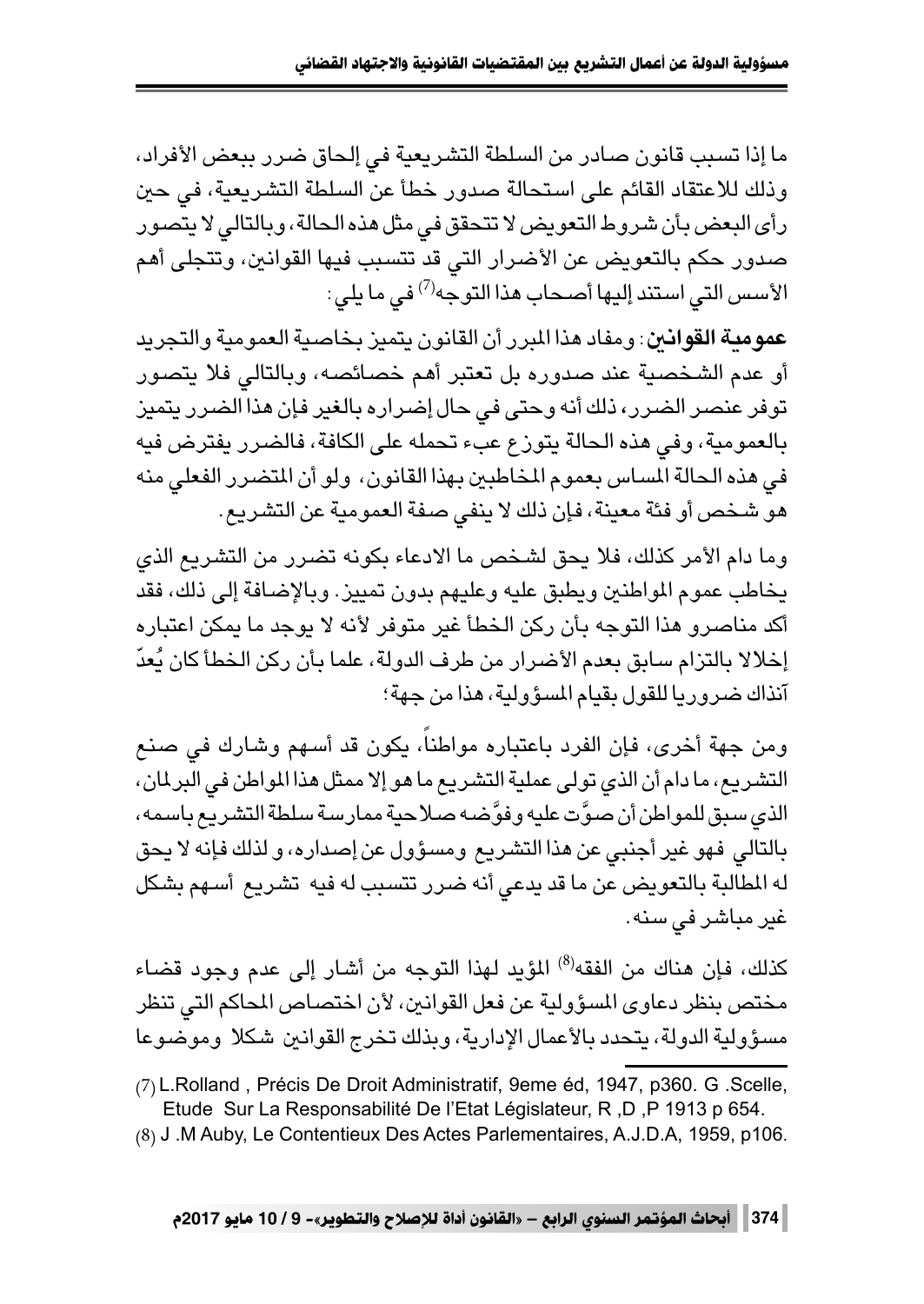عن اختصاصها. وقد جسدت قرارات مجلس الدولة الفرنسي الصادرة بهذا الشأن هذا التوجه، وفي هذا الإطار بمكننا الإشارة إلى القرار المبدئي الصادر في سنة 1838 والمسمى بقرار «ديشاتلييه» «Duchatellier»، والذي كان قد أقر عدم مسؤَّولية الدولة عن الضرر الناجم عن القوانين، ما دام هذا القانون لا يتضمن ما يفيد إمكانية منح التعويض<sup>(9</sup>).

ورغم التأييد الذي لاقاه هذا القرار من طرف المدافعين عن فكرة عدم إمكانية إقرار مسؤولية الدولة عن أعمال التشريع، إلا أنه بتحليل هذا الاجتهاد يتبيَّن أن مجلس الدولة من حيث المبدأ لم ينف مسؤولية الدولة عن فعل التشريع نفيا قاطعا، بل كل ما في الأمر أنه اشترط لقيامها اعتراف المشرِّع بها، أي أنه أرجع سلطة تقدير قيام هذه المُسؤولية إلى المشرِّع نفسه $^{(10)}$ ، فمجلس الدولة تخوَّف في هذا الوقت من أن يبتكر نظاما لمسؤولية الدولة عن فعل القوانين، وهذا التخوف كان مبررا بنظرية السيادة ومبدأ الفصل بين السلطات، وهو الأمر الذي شجعه عليه الفقه السائد حينها.

هذا وتجدر الإشارة، إلى أن مجلس الدولة الفرنسي وبالموازاة مع موقفه الرافض لإقرار مسؤولية الدولة عن القوانين، قضي بقبول طلبات تعويض المتعاقدين مع

(9) تتلخص وقائع هذه القضية في أن السيد «ديشاتلييه»كان يعمل في مصنع للتبغ الاصطناعي، فصدر قانون بتاريخ 12/02/12 يمنع صناعة وتداول وبيع هذاً النوع من التبغ، وذلك بغيّة ضمان الاحتكار الضريبي، ولم تكن الغاية من ذلك الحد من الأضرار التي يتسبب بها التبغ الصناعي بالصحة العمومية، كما لم يتضمن هذا القانون أي نص يسمح بتعويض الأضرار التي قد تلحق بالمصنعين من جراء هذا المنع، لذلك اعتبر مجلس الدولة أنه وفي ظل سكوت المشرع عنّ منح التعويض، فإنه لا يمكنه أن يقر بالتعويض للمدعى.

Marceau Long et autres, Les grands arrêts de la jurisprudence administrative, 18è édition, 2011, actu.dalloz-etudiant.fr. CE 11 janv. 1838, Duchâtellier, Lebon7.

ونفس التوجه أقرَّه مجلس الدولة الفرنسـي، حيث رفض طلب مؤسسـة احتكار أعواد الثقاب التعويض عن الضرر اللاحق بها من جراء قانون 02/ 08/ 1872، حيث انتهى مجلس الدولة إلى أن الدولة غير مسؤولة عن نتائج القوانين التي تمنع في إطار المصلحة العامة ممارسة صناعة معينة، إلا إذا كانت هناك نصوص خاصة تقر يهذه المسؤولية.

(10) 5 févr. 1875, Moroge, Lebon 89: «... l'État ne saurait être responsable des conséquences des lois qui, dans un intérêt général, prohibent l'exercice d'une industrie, à moins que des dispositions spéciales ne soient intervenues dans ce sens ».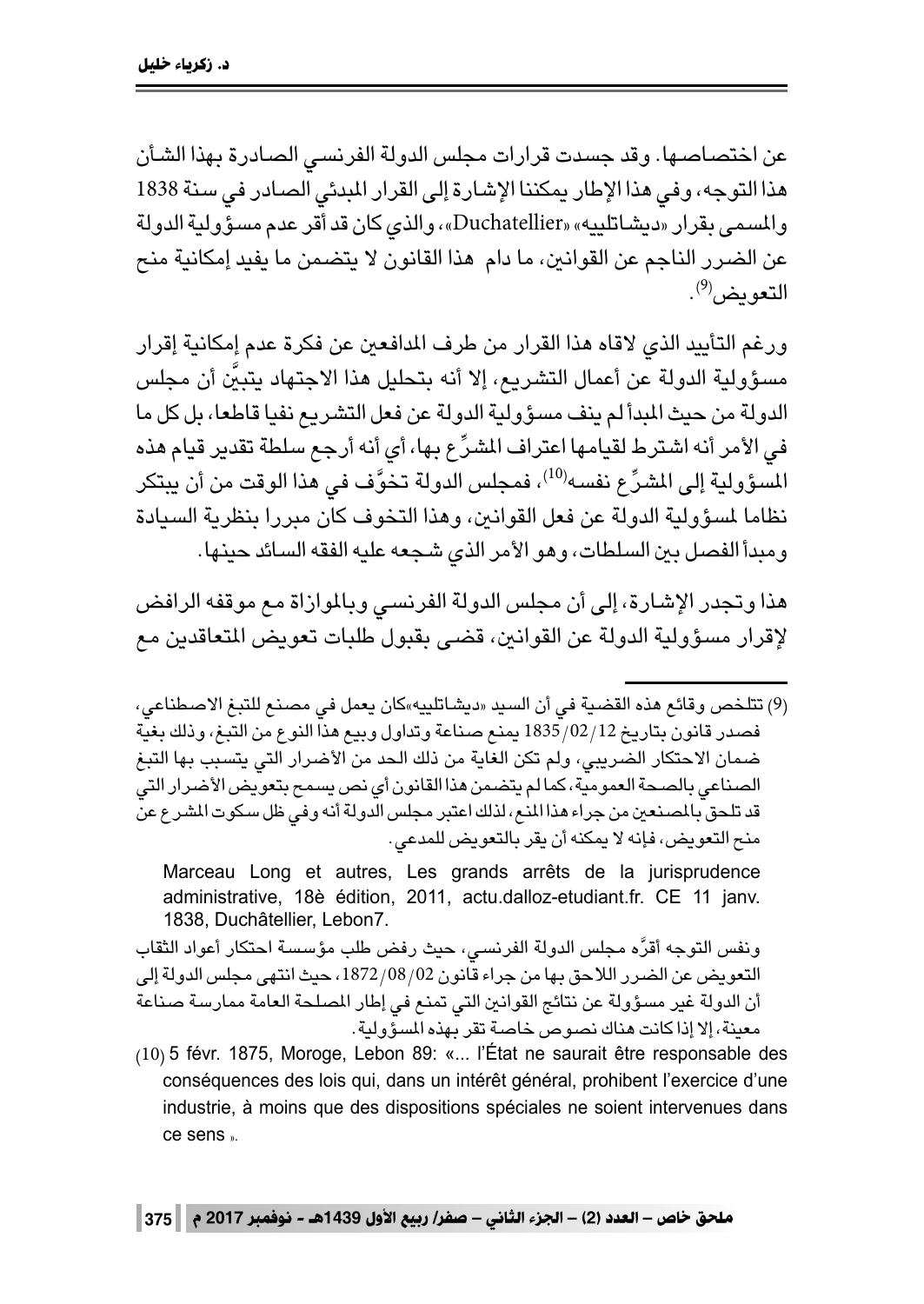الدولة عن الأضرار الناحمة عن فعل القوانين، دون أن يكون هناك نص يسمح بالتعويض داخل أحكام هذه القوانين، ولم يستند مجلس الدولة لتبرير التعويض على مبدأ مسؤولية الدولة عن فعل القوانين (<sup>11)</sup>، ولكن على أساس نظرية فعل الأمير أو نظر بة الظر و ف الطار ئة<sup>(12)</sup>.

(11) حيث أقر مجلس الدولة الفرنسي في قراره المؤرخ في 27/07/27 حق التعويض لفائدة المتعاقدين مع الدولة والذين بفعل أحكام تشريعية جديدة تكبدوا أعباء جديدة وغير متوقعة، وعلى هذا المنوال صدرت قرارات اعترفت لشركات منجمية صاحبة عقود امتياز من الدولة بالحق في التعويض عن الأضرار التي لحقت بها من جراء ممارسة الولاة للسلطات المنوحة لهم بموجّب قانون 27/06/1887 والتّي تخولهم الحق في منع الأشغال التي تتم تحت الأرض بالقرب من خط السكة الحديدية.

CE 27 juill. 1906, Compagnie PLM, Lebon 702, concl. Teissier - 2 mars 1932, Société Mines de Joudre ville, Lebon 246 : arrêts reconnaissant à des sociétés minières concessionnaires de l'État le droit d'être indemnisées du préjudice par elles subi en raison des pouvoirs donnés par la loi du 27 juin 1880 aux préfets d'interdire les travaux souterrains à proximité d'une ligne de chemins de fer.

(12) عبَّر بعض الفقه بأن صدور هذه الأحكام لا يشكل استثناء بالنسبة لما أقرَّه مجلس الدولة الفرنسي من عدم جواز إقرار مسؤولية الدولة عن إعمال القوانين، لأن الأمر يتعلق بتنفيذ عقد، وأن صدور قانون يضيف أعباء جديدة على المتعاقد في ظل نظرية الظروف الطارئة ونظرية فعل الأمير ، يجعل الإدارة المتعاقدة تتحمل الأعباء في إطاّر حماية المصالح الاقتصادية للمتعاقد المتضرر في سبيل حماية التوازن الاقتصادي للعلاقة التعاقدية، وليس تقرير المسؤولية التقصيرية للدولة عن القوانين. نهى عثمان الزيني، مسؤولية الدولة عن أعمال السلطة التشريعية، دار الهنا للطباعة 1986، القاهر ق، ص 84.

وقد أسس قواعد هذه النظرية حكم مجلس الدولة الفرنسي الشهير الصادر في 1916 في قضية بورودو الفرنسية، وتتلخص وقائع هذه القضية في أن شركة الغاز للإضاءة بمدينة بوردو كانت ملزمة بأن تقوم بتوريد الغاز للمدينة بسعر معينٌ، ونتيجة لوقوع الحرب ارتفع سعر الفحم، ووجدت الشركة أن الأسعار التي تتقاضاها من الجهة الإدارية المتعاقدة معها لا تغطي نفقات الشركة، فطلبت تعديل هذه الأسعار برفعها، غير أن الجهة الإدارية لم توافق على ذلك استناداً لقاعدةً العقد شريعة المتعاقدين، فلجأت الشركة إلى مجلس الدولة، الذي قضى بتعديل العقد بين الجهة الإدارية والشركة بما يتناسب والأسعار الجديدة، وقرر أنه إذا طرأت ظروف لم تكن في خلد أحد الطرفين وقت التعاقد وترتب عليها زيادة في أعباء الشخص المتعاقد بما يؤدي إلى إخلال التوازن المادي للعقد إخلالاً جسيماً، فإن للشخص أن يطلب من الإدارة، ولو بصفة مؤقتة، المساهمة في الخسائر التي ستلحق به من جراء تنفيذ العقد بحالته المتفق عليها

C.E., 30 Mars 1916, Compagnie générale d'éclairage de Bordeaux , Recueil Lebon, p. 125; C.E. 24 Juill., 1987, Paris, R.D.P., 1982, P. 533.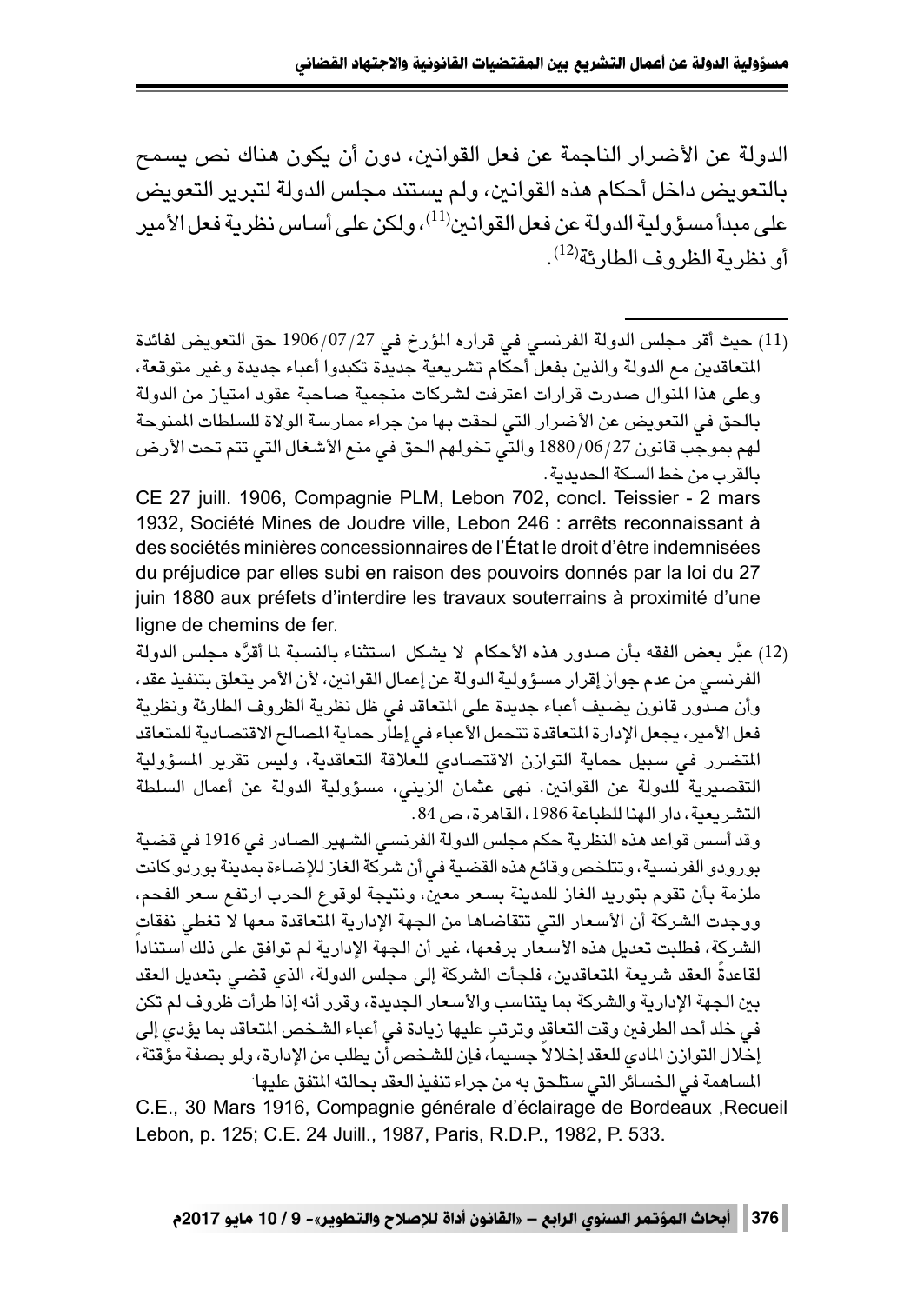أما يخصوص طلبات التعويض المقدمة على أساس التضرر من القوانين، فقد واصل محلس الدولة رفضه الموافقة على إقرار مسؤولية الدولة عن القوانين، ولكن ما يلاحظ في هذه المرحلة أن مجلس الدولة لم يعد يستند على أسباب في مثل عمومية وتجريد القاعدة القانونية، الذي كان عليه في الماضي أو على سكوت المشرِّع عن النص على إقرار المسؤولية، وإنما يغوص للبحث عن إرادة المشرِّع ليستخلص ما إذا كانت إرادة المشرِّع تروم إقرار المسؤولية أو رفضها. وهذا ما يستخلص بشكل جلى من القرار الصادر عن مجلس الدولة الفرنسي ً في قضية وقد فسر هذا الموقف الذي تبناه مجلس الدولة، بكون". بكون Premier et Henry هذا الأخير حاول تكريس اجتهاد يعطى لنفسه بموجبه الحق في البحث عن نية المشرِّع بتعويض المضرورين أو عدم تعويضهم ليس من حرفية النص فقط، ولكن من خلال الأهداف العامة التي جاء من أجلها القانون، بمعنى آخر من خلال تفسير النصوص والسياق العام الذي وردت فيه.

المرحلة الثانية – الإقرار بمسؤولية الدولة عن فعل القوانين:

كان لظهور نظرية المسؤولية من دون خطأ الأثر الكبير فيما يخص إيجاد أساس لمسؤولية الدولة عن قوانينها، فإذا كان من الصعب تحديد خطأ الدولة بالنسبة لأعمال التشريع ما دام الاعتقاد الذي كان سائدا أن المشرِّع لا يخطئ لأنه يعبر عن إرادة الأمة، فإن ظهور نظرية المسؤولية بدون خطأ كأساس قانوني للمسؤولية حل إشكال إقامة مسؤولية الدولة عن الأضرار التي تترتب عن القوانين التي تصدرها، وبالتالي لم يعد التردد يطبع موضوع تقرير مسؤولية الدولة عن تسيير مرافقها، متى تبين بأن هناك ضررا أصاب الغير من فعل تسبير الإدارة لرافقها، كذلك فإن مبدأ المساواة بين السلطات يقتضي الاعتراف بهذه المسؤولية في ظل

(13) القرار الصادر عن مجلس الدولة الفرنسي في سنة 1921 في قضية «Premier et Henry»، الذي صدر بعدما طالبت مؤسسة «Premier et Henry» لصناعة الشراب المسكر بالتعويض عن الضرر الذي لحق بها من جراء قانون 16/03/16 والذي منع صناعة الشراب المسكر، مجلس الدولة رفض الدعوى، ولم يؤسس رفضه هذا على نفس الأسباب التى برَّر بها قرار «ديشاتيليه»، بحيث لم يعلل الرفض على سكوت المشرع عن النص على إقرار المسؤولية، وإنما على أساس كون إرادة المشرع نحت منحى رفض المسؤولية، وقد استنتج ذلك من كون قانون 1915/03/16 عبارة عن إجراء عام اتخذ فقط من أجل منع صناعة المواد الخطرة المضرة بالصحة العمومية ولم ينص على أي تعويض، فاستخلص من إرادة المشرع عدم تعويض المدعية. .CE 29 avr. 1921. Société Premier et Henry. Lebon 424 : S. 1923.3.14. note Hauriou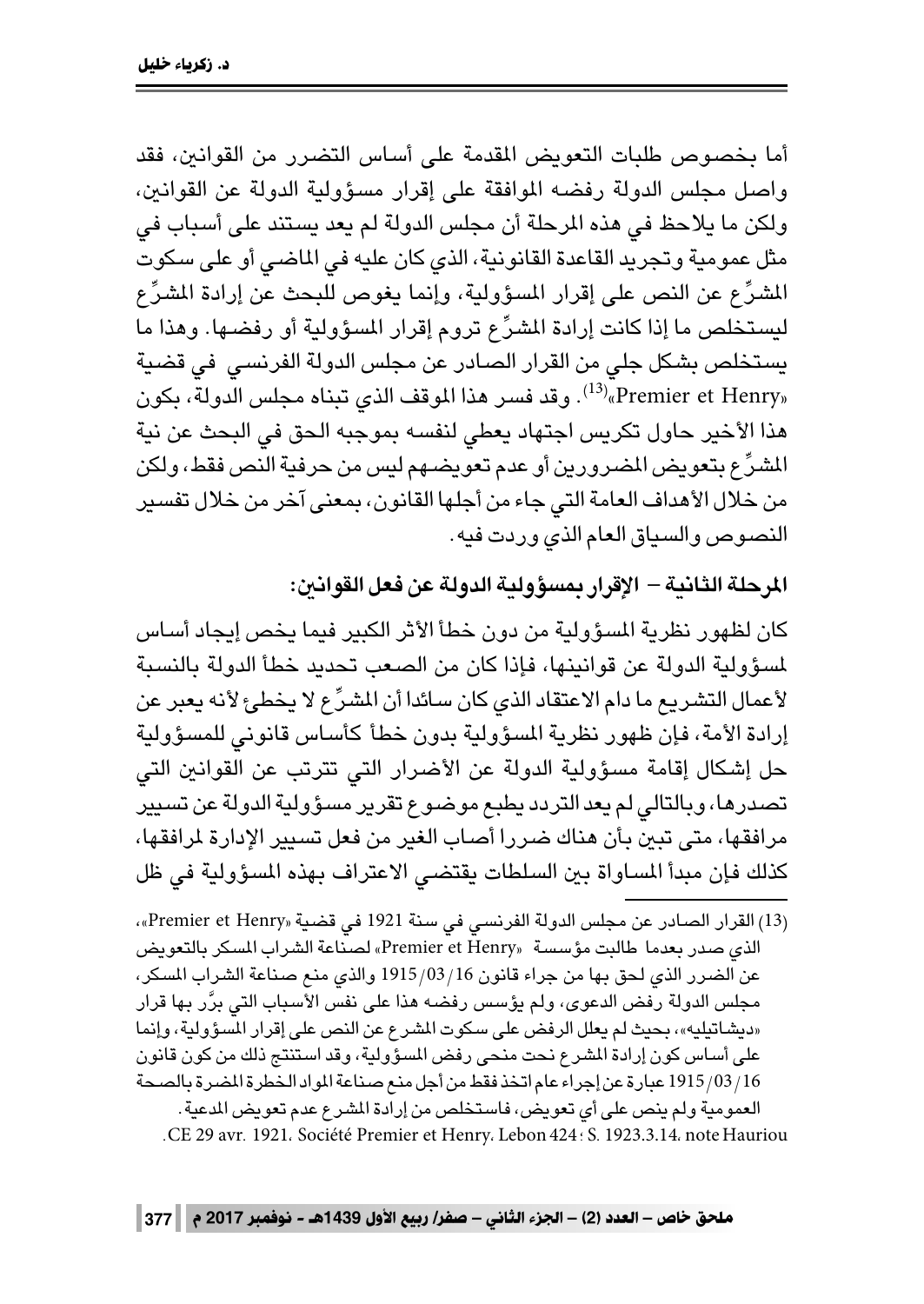تقبل القضاء لإقامة للسؤولية على أخطاء السلطة التنفيذية والسلطة القضائية، كما أن مبدأ الفصل بين السلطات ومبدأ استقلالية السلطة التشريعية لا يعني أن الدولة وبصفة عامة ستكون متحررة من التزامها بتعويض الضرر اللاحق بالغير و الناجم عن ضرر سيبه الشرِّع بموجب قانون.

وفي هذا الإطار، أقر القضاء الإدارى لأول مرة بمناسبة قرار مجلس الدولة الفرنسي المؤرخ في 01/14/ 1938 فيما يعرف بقضية لافلوريت La Fleurette بقيام مسؤولية الدولة عن مقتضيات القوانين التي تصدرها. وتتلخص حيثيات قرار La Fleurette في أنه بتاريخ 99/06/09 1934 صدر قانون في فرنسا متعلق بحماية منتجات الألبان، وقد نص هذا القانون على منع بيع وصناعة كل منتجات الألبان التي لا تكون فيها مادة الكريمة مستخلصة مباشرة من الحليب، حيث وجدت شركة La Fleurette نفسها مضطرة لوقف منتجها المسمى Gradin والذي كان يدخل في مكوناته كل من الحليب وزيت الفستق وصفار البيض. فقامت شركة La Fleurette برفع دعوى للمطالبة بالتعويض أمام القضاء الإداري عن الأضرار التي سببها لها هذا القانون، حيث قرر مجلس الدولة بتاريخ 14 / 10/ 1938 منح الشركة تعويضًا عن الضرر غير العادي الذي تكبدته من جراء قانون 09/ 06/ 1934، وفي تعليله لموقفه هذا، صرح مجلس الدولة الفرنسي بأنه لا يوجد في النص القانوني ولا في الأعمال التحضيرية الخاصة به أو في ظروف القضية ما يسمح بالقول إن المشرِّع قصد تحميل المدعية عبئا غير عادى، إذ من المفروض أن هذا العبء يتحمله الحميع وعلى قدر المساواة<sup>(14)</sup>.

(14) Avec l'arrêt La Fleurette, qui systématise et développe la jurisprudence antérieure, il apparaît clairement que le préjudice causé par des dispositions législatives peut donner droit à réparation, même dans le silence de la loi:

- lorsqu'il ressort de la loi ou des travaux préparatoires que le législateur n'a pas voulu faire supporter le préjudice par les victimes de la loi, et notamment lorsque l'activité de celles-ci n'avait pas un caractère répréhensible, contraire aux bonnes moeurs ou à l'ordre public;

- lorsque la charge incombant aux intéressés est particulièrement grave, importante et spéciale. CE 14 janv. 1938, Société anonyme des produits laitiers «La Fleurette» Lebon 25; S. 1938.3.25, concl. Roujou, note P. Laroque; D. 1938.3.41, concl. Roujou, note Rolland; RD publ. 1938.87, concl. Roujou, note Jèze.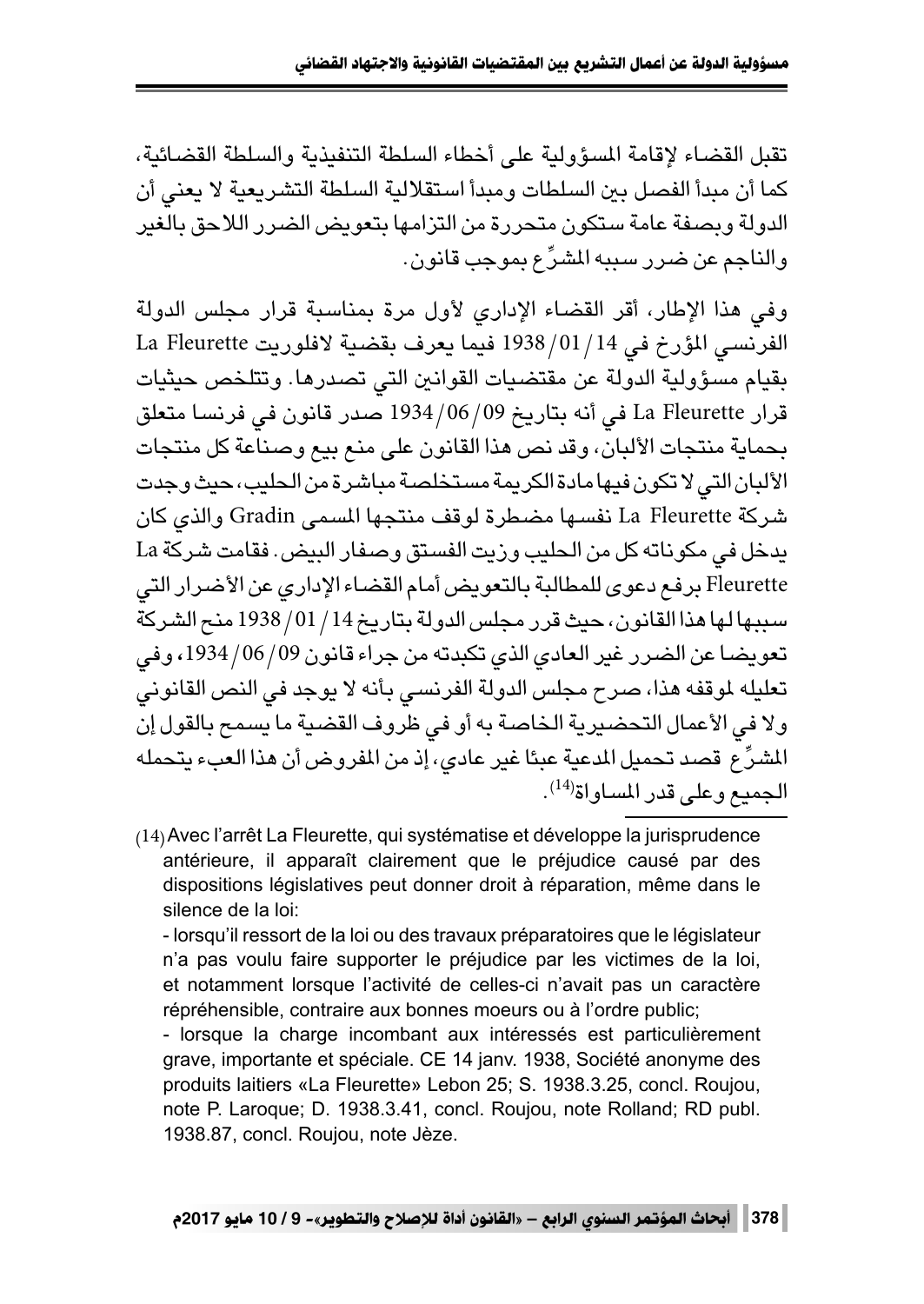كما أن النشاط الذي كانت تمارسه المدعية لم يكن نشاطا مشيِناً أو مضراً بالمجتمع، وبالتالي فإن من حق المدعية الحصول على التعويض استناداً لمبدأ مساواة المواطنين أمام الأعداء العامة. وفي تطور لتقرير مسؤولية الدولة عن فعل القوانين ولكن على أساس قانوني آخر ، أقر مجلس الدولة الفرنس*ى* مسؤولية الدولة عن فعل القوانين التى تخرق المعاهدات الدولية، لاسبما المعاهدات التي تبرمها فرنسا مع دول الإتحاد الأوروبي، وذلك بمناسبة فصله في قضية Gardedieu <sup>(15</sup>)، بموجب قرار 8 فبراير 2007 .

(15) CE, 8 févr. 2007, n° 279522, Gardedieu, au Lebon 78, concl. Derepas; AJDA 2007. 585, chron. F. Lenica et J. Boucher; ibid. 1097, tribune P. Cassia; D. 2007. 659, et les obs.; ibid. 1214, chron. G. Clamour; Mélanges Jégouzo 2009. 489, étude F. Melleray; RFDA 2007. 361, concl. L. Derepas; ibid. 525, note D. Pouyaud; ibid. 789, note M. Canedo-Paris; RTD civ. 2007. 297, obs. J.-P. Marguénaud; LPA 7 août 2007, note Canedo-Paris; JCP Adm. 2007.2083, note Broyelle; D. 2007.1214, chr. Clamour; DA mai 2007, comm. Gautier et F. Melleray; JCP Adm. 2007.I.166, n° 7, obs. Plessix ; RGDIP 2007.488, note Poirat; RTDH 2007.907, note Lemaire.

تتلخص حيثيات هذا القرار أنه بتاريخ 1985/02/27 صدر مرسوم تقرر بموجبه الزيادة في الاشتراك الأدنى الإجباري لنتسبي صندوق التقاعد المستقل لجراحي الأسنان، والذي كان Gar− dedieu منخرطا فيه. اعتبر هذا الأخير أن هذه الزيادة غير قانونية، وبناء على ذلك استمر في دفع الاشتراكات بناء على النظام القديم. طرح النزاع على محكمة شؤون التأمين الاجتماعي لـ Beauvais، والتي بناء على دفع أولي مثار من طرف Gardedieu متعلق بعدم قانونية مرسوم 27/02/27 رفعتٌ مسـألة الفصـل فـى هذه المسـألة الأولية إلـى الـجـهة المختصـة و هـى مـجلس الدولة الفرنسـى، والذى قضى بتاريخ 18/02/18 بعدم قانونية هذا الرسوم بسبب أنه لم يكن قد حظي بموافقة أغلبية المشتركين خرقا لأحكام قانون التأمين الاجتماعي، غير أنه صدر قانون مؤرخ في 25/07/251 متعلق بالتأمين الاجتماعي والذي قرر بنص المادة 41 بأنه ومع مراعاة الأحكام القّضائية النهائية تصبح سارية المفعول الاشتراكات المحددة بالمرسوم 27/02/27. على إثر هذا القانون صرفت محكمة شؤون التأمين الاجتماعي النظر عن الدفع الأولي المتعلق بعدم قانونية المرسوم المؤرخ في 27/ 1985 J وقضت بإلزام السيّد Gardedieu بدفع مبلّغ الفرق في الاشتراكات الواجبة عليه. قام Gardedieu برفع دعوى تعويض ضد الوزير الأول أمام محكمة باريس الإدارية مؤسسا دعواه على أنه قد أصـابه ضـرر من قانون 1994 وأن مسؤولية الدولة قائمة على مبدأ المساواة أمام الأعباء العامة وفقا لاجتهاد La Fleurette الشهير . و بعد رفع القضية لمجلس الدولة في إطار استنفاذ مساطر الطعن أصدر مجلس الدولة الفرنسى القرار المذكور ، والقاضى بإقرار مسؤولية الدولة . CE, 8 févr. 2007, n° 279522, Gardedieu, au Lebon 78, concl. Derepas;

AJDA 2007. 585, chron. F. Lenica et J. Boucher; ibid. 1097, tribune P. Cassia; D. 2007. 659, et les obs.; ibid. 1214, chron. G. Clamour;  $=$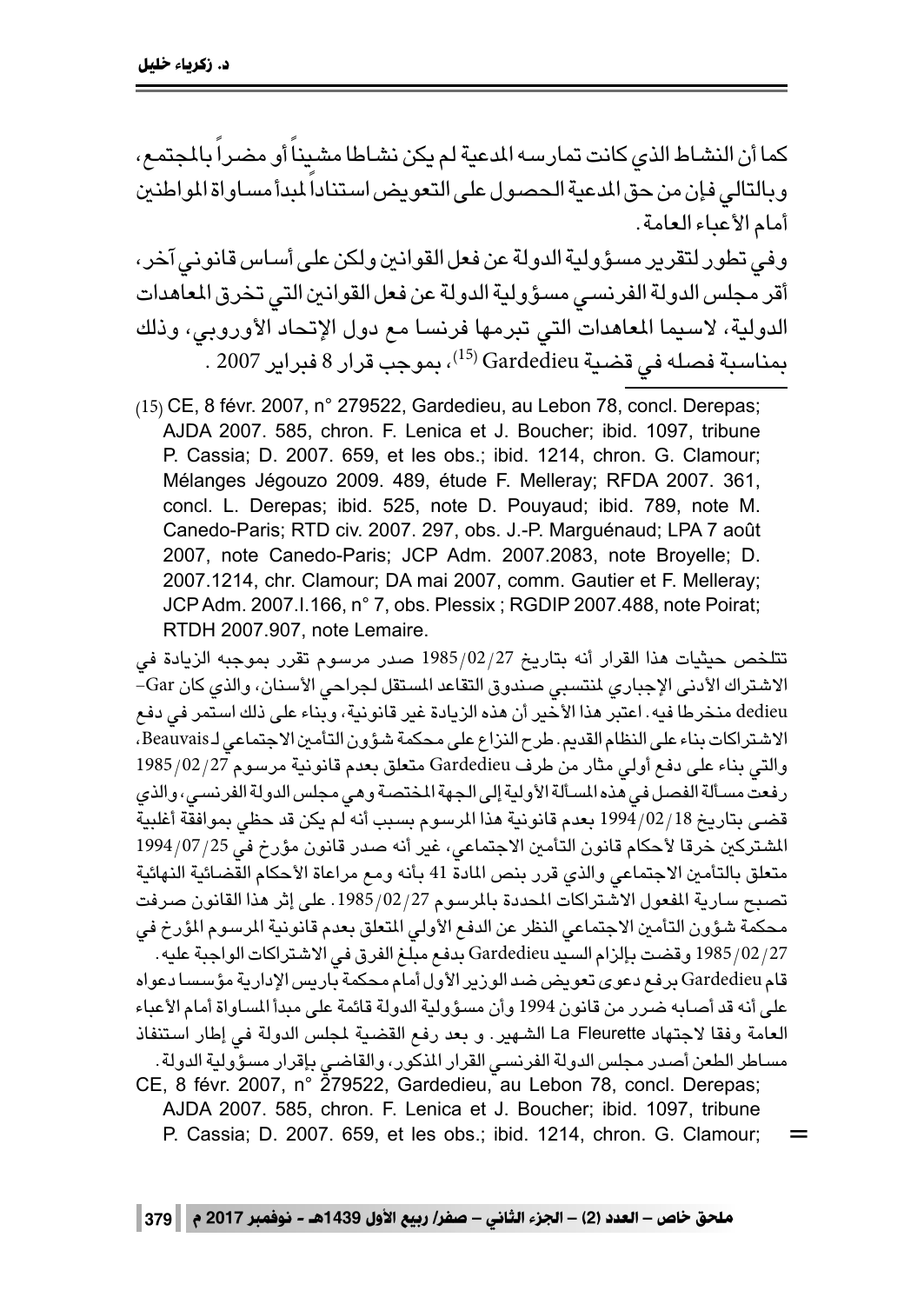هذا وتجدر الإشارة إلى أن مجلس الدولة ظل متشددا في تقرير مسؤولية الدولة عن القوانين، إلا في حالات محدودة ومستوفية لكافة الشروط الصارمة التي و ضعها للقول يقيام مسؤ ولية الدولة عن القوانين.

أما بالنسبة للقضاء المغربي، فيمكن القول إنه بدأ مؤخراً يؤسس لمسؤولية الدولة عن القوانين، كما أن المستجدات الدستورية التي تضمنها دستور 29 يوليو 2011 'سست لتقرير مسؤولية الدولة عن القوانين، مما ينبئ عن آفاق واسعة لتطوير هذا ົ້າ النوع من المسؤولية، وهذا ما سنحاول معالجته من خلال مبحثين: الأول يتطرق إلى أساس وشروط مسؤولية الدولة عن مضامين القوانين، والثاني إلى موقف القضاء المغربي من هذه المسؤولية و آفاقها في التشريع المغربي.

 $=$  Mélanges Jégouzo 2009. 489, étude F. Melleray; RFDA 2007. 361. concl. L. Derepas ;ibid. 525, note D. Pouyaud ; ibid. 789, note M. Canedo-Paris ; RTD civ. 2007. 297, obs. J.-P. Marguénaud ; LPA 7 août 2007, note Canedo-Paris ; JCP Adm. 2007.2083, note Broyelle ; D. 2007.1214, chr. Clamour ; DA mai 2007, comm. Gautier et F. Melleray ; JCP Adm. 2007.I.166, n° 7, obs. Plessix ; RGDIP 2007.488, note Poirat ; RTDH 2007.907, note Lemaire).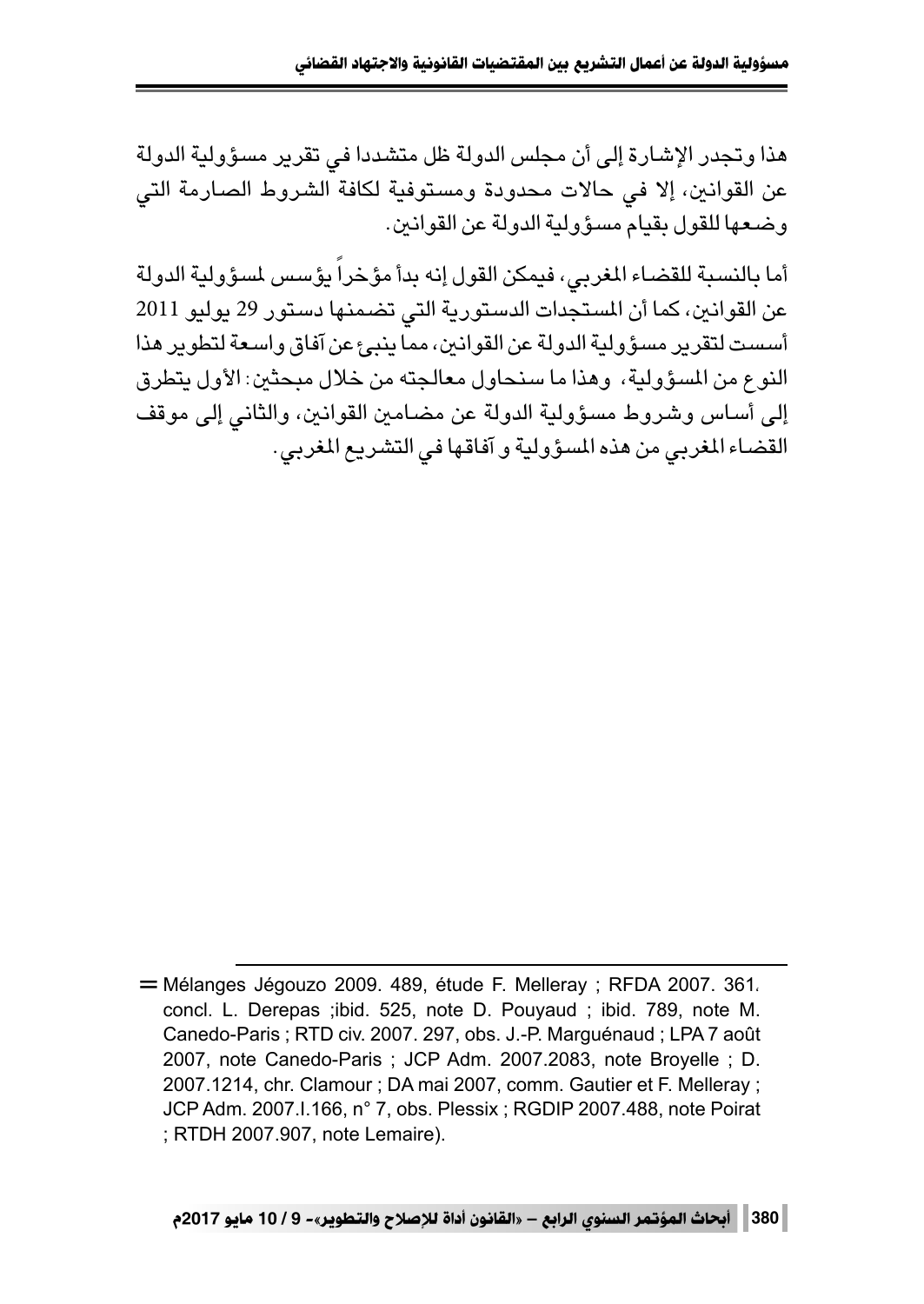### المبحث الأول

### أساس وشروط مسؤولية الدولة عن مضامين القوانين

بعد أن عمد مجلس الدولة الفرنسي إلى تقرير مسؤولية الدولة عن القوانين، ذهب الفقه الفرنسي إلى دراسة القرارات الصادرة عن مجلس الدولة لاستخلاص الأساس القانوني لهذه المسؤولية، وتحديد الشروط التي وضعها هذا القضاء لتطبيقها.

#### المطلب الأول

أساس المسؤولية عن فعل القوانين

بتحليل الاجتهاد القضائي الفرنسي الذي أرسى نظام المسؤولية عن فعل القوانين، فإنه يمكن القول إن هذه المسؤولية قد بنيت على مبدأين، يتعلق الأول بمبدأ المساواة أمام الأعباء العامة، والثاني يتعلق بمبدأ ضرورة احترام القانون الداخلي للمعاهدات الدو لية.

أ ـ مددأ المساواة أمام الأعباء العامة:

جعل القضاء الفرنسي مبدأ المساواة أمام الأعباء العامة أساسا لهذه المسؤولية، وهذا ما أكده مجلس الدولة في تعليل القرار الصـادر في شـأن قضـية «لافلوريت»، حيث علَّلَ هذا التوجه بأن الدولة بسنها لهذا القانون لم يكن الدافع لديها هو الاحتجاج ضد الشركة المدعية بأنها تنتج شيئا يشكل خطرا على الصحة العامة، كما أنه لا يوجد نص في القانون أو في الأعمال التحضيرية يستفاد منه أن المشرِّع أراد أن يحمل هذه الشركة عبئًا لا تحتمله.

وعليه وما دام أن هذا العبء كان لمقتضى الصالح العام، فيجب أن يتحمله الجميع، ومن ثم تكون الشركة محقة في طلبها التعويض. فالدولة تصدر العديد من القوانين من خلال سلطتها التشريعية، وذلك بهدف تحقيق الصالح العام وصالح الأفراد معا، إلا أن بعض هذه القوانين قد يؤدي إلى التسبب في أضرار غير عادية للبعض أحيانا، مما يوجب تعويضهم لتحقيق اعتبارات العدالة، وتكريسا لمبدأ المساواة في تحمل الأعياء العامة.

ويستند هذا المبدأ إلى فكرة مفادها أنه لم يعد مسموحا أن يتحمل بعض الأفراد وحدهم تبعات الأضرار التى تسببها أنشطة السلطات بغية تحقيق المصلحة

ملحق خاص – العدد (2) – الجزء الثاني – صفر/ ربيع الأول 1439هـ - نوفمبر 2017 م | 381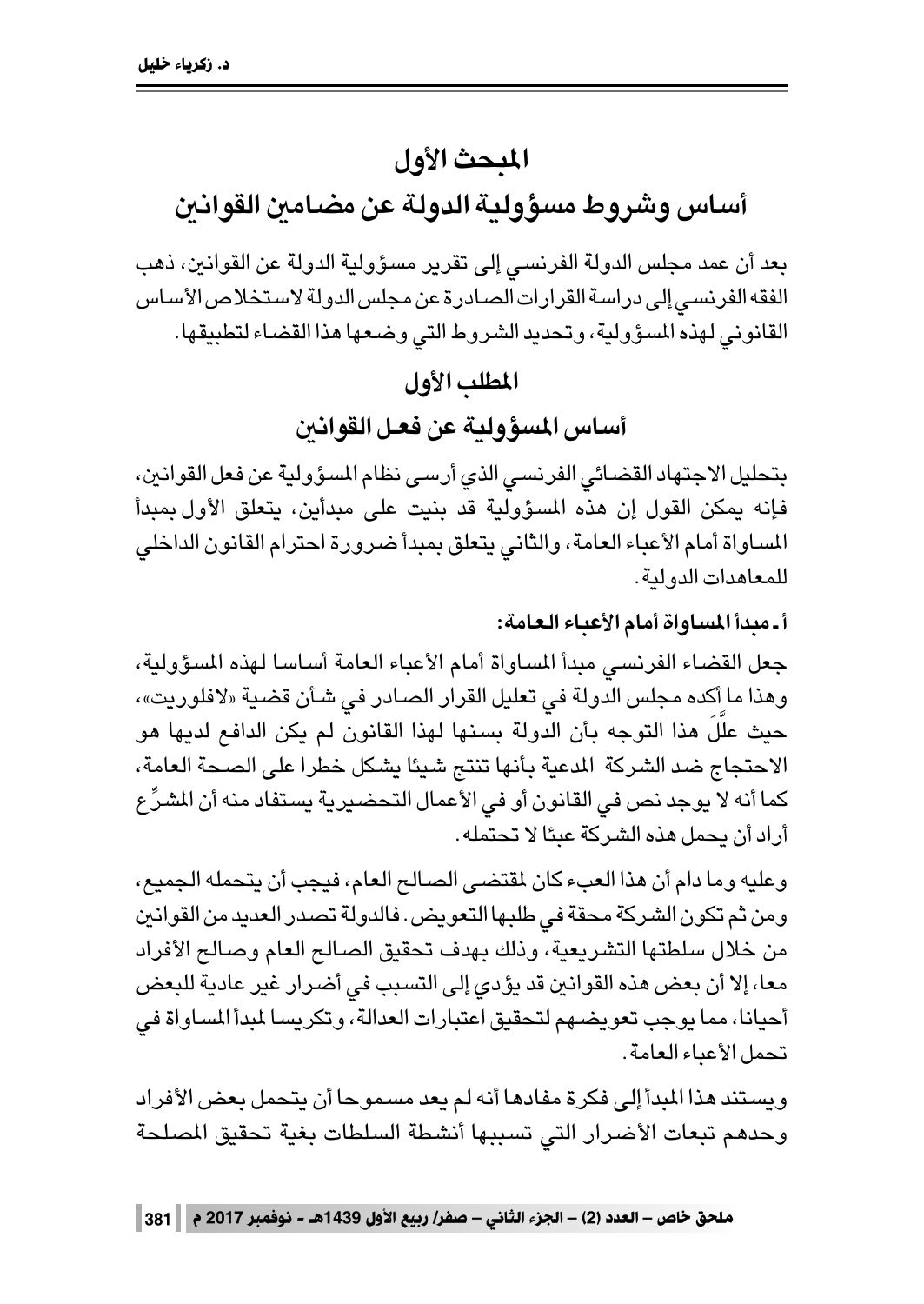العامة، ولو كان هذا النشاط يتجسد في سن وتطبيق القانون الذي يُعدّ عنوانا للشرعية والمشروعية، ذلك أن الأضرار الخاصة التي تجد مصدرها في هذا النشاط العام للإدارة تؤدي إلى إخلال تام بالتوازن بين التزامات الأفراد وحقوقهم ومصالحهم، لأنها تحدث مساسا بمبدأ مساواة جميع المواطنين أمام الأعياء العامة (<sup>16)</sup>.

وبالنسبة للمغرب، يلاحظ أن القضاء الإداري المغربي كثيراً ما يرتكز على مبدأ المساواة في تحمل الأعباء العامة، كأساس للتعويض عن الأضرار المحتج بها ضد الدولة المغربية، ويستمد هذا المبدأ جذوره من الأخذ بعين الاعتبار الأعباء التي يتحملها الأفراد عندما تتخذ الإدارة بعض الإجراءات في سبيل الصالح العام، وهذا ما تم تأكيده في العديد من القرارات نورد منها القرار الصادر بتاريخ 14 / 06 / 2014 عن المحكمة الإدارية بالدار البيضاء في الملف رقم 785/ 2003، والذي اعتبرت فيه بأنه عندما يلجأ المرفق العام أثناء قيامه بمهامه إلى استعمال بعض الوسائل التي تسبب أضرارا للمواطنين، فإن المنطق يقضى بتعويض المتضررين استنادا لمبدأ المساواة في تحمل الأعباء العامة.

هذا وتجدر الإشارة، إلى أنه وتطبيقا لنفس المبدأ، غالبا ما تلجأ الدولة المغربية إلى تعويض بعض المتضررين في إطار المساطر الودية، في الحالات التي تكون فيها مسؤولية الدولة قائمة بشكل جلي استنادا لمقتضيات الفصل 79 من قانون الالتزامات والعقود المغربي، ونشير هنا إلى مساطر التعويض التي تباشر من طرف الوكيل القضائي للمملكة في إطار الفصل الرابع من ظهير 27 مارس 1953<sup>(17)</sup>.

- (16) تُعدّ المادة (13) من إعلان حقوق الإنسان والمواطن الصادر في 26/ 08/ 1789 عن الثورة الفرنسية هي المصدر التاريخي لمبدأ المساواة أمام الأعباء العامة رغم أن مجلس الدولة الفرنسي لم يشر إلى هذا المصدر عند تطَّبيقه لهذا المبدأ، فى حين أن المجلس الدستوري الفرنسى قد قرر ۖ أن هذا الإعلان يحظر على القوانين أن تستبعد التعويض عن الأضرار التي يمكن أن تنجم عنها في حال ما إذا تميزت هذه الأضرار بالخصوصية والجسامة غير العادية. ۖ
- (17) ينَّص الفصل الرابع من ظهير 27 مارس 1953 المنشور بالجريدة الرسمية عدد 2109 بتاريخ 27 مارس 1953 المتعلق بإعادة تنظيم وظيفة العون القضائي للمملكة (الوكيل القضائي للمملكة بعد التعديل الذي عرِفته التسِمية)، على ما يلي: «لا يسمح لَّلعون القضائي في إبرام الصالحة إلا بعد أن تبدى رأيا صائبا في ذلك لجنة فصل المنازعات التي تجتمع بطلب من مدير المالية وتتركب هذه اللجنة من الأشـخّاص الآتى ذكرهم: مدير المالية أو ممثله، والمستشار القانونى للحماية أو ممثله، ومدير المالية المكلف بآلوظفين وبالميزانية أو ممثله، ورئيس مصلحة قبضً الضرائب والمداخيل البلدية».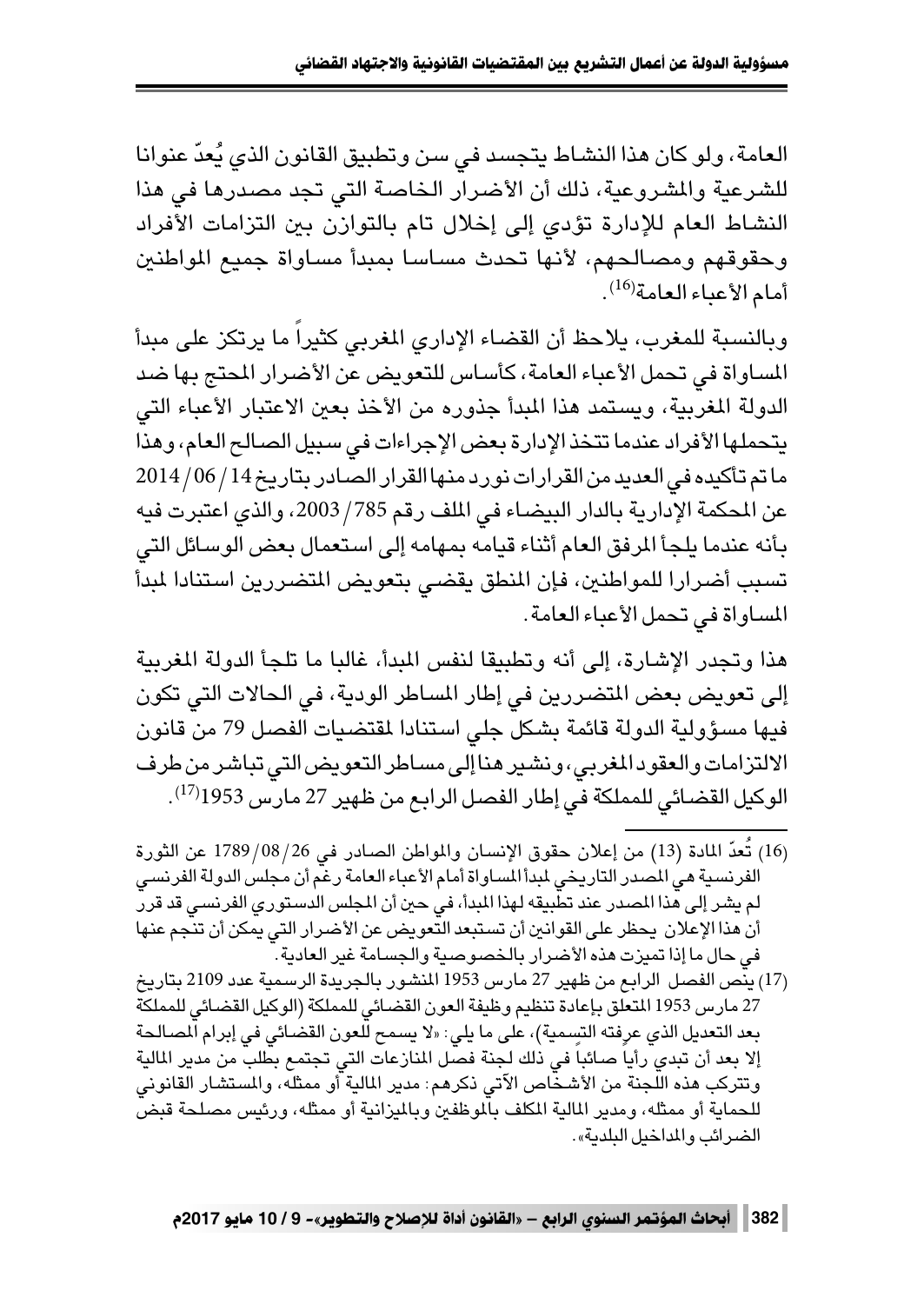وهكذا يتم تعويض ضحايا الألغام في المناطق التي كانت خاضعة للاحتلال الاسباني وكذلك الفرنسي، وقد تم اعتماد نفس المسطرة لتعويض ضحايا العمليات الإرهابية التي عرفها المغرب في 16 مايو 2003 بمدينة الدار البيضاء، وكذلك ضحايا تفجيرات مقهى أركانة بمراكش والتي جدت في 28 ابريل 2011، وكل ذلك تكريسا لمبدأ المساواة في تحمل الأعباء العامة.

هذا ولا بد من الإشارة إلى أنه في التشريع المغربي تم التنصيص على هذا المبدأ بموجب دستور 29 يوليو 2011 في الباب الثاني منه المتعلق بالحقوق والحريات، الذي فرض على جميع المواطنين أن يتحملوا كل على قدر استطاعته التكاليف العمومية (الفصل 39)<sup>(18)</sup>، كما ألزمهم بأن يتحملوا بصفة تضامنية وبشكل يتناسب مع الوسائل التي يتوفرون عليها، التكاليف التي تتطلبها تنمية البلاد، وكذلك تلك الناتجة عن الأعباء الناجمة عن الآفات والكوارث الطبيعية التي تصيب البلاد (الفصل 40)<sup>(19)</sup>.

ب ـ خرق الدولة لالتزامها باحترام المعاهدات الدولية : شَكَل قرار مجلس الدولة الفرنسـى فى قضـية «Gardedieu» نقطة تحول بارزة فى إطار الاجتهاد القضائى الفرنسى فيما يخص تقرير مسؤولية الدولة عن الأضرار التي تتسبب فيها القوانين، حيث اعتبر هذه المسؤولية متحققة في الحالة التي تخالف هذه القوانين مقتضيات الاتفاقيات الدولية التى صادقت عليها فرنسا، لاسيما الاتفاقيات والتوجيهات الأوروبية، وقضت بتعويض كل الأضرار التي تسبب فيها تطبيق قانون تم سنه في تجاهل وتعارض مع التزامات فرنسا الدولية، خاصة عندما عارض مقتضيات الفصل السادس من الاتفاقية الأوروبية المتعلقة بحماية حقوق الإنسان<sup>(20)</sup>.

- (18) ينص الفصل (39) من الدستور المغربي الصادر بتاريخ 29 يوليو 2011 على ما يلي: «على الجميع أن يتحمل، كل على قدر استطاعته، التكاليف العمومية، التي للقانون وحده إحداثها وتوزيعها، وفق الإجراءات المنصوص عليها في هذا الدستور».
- (19) ينص الفصل (40) من الدستور المغربي الصادر بتاريخ 29 يوليو 2011 على ما يلي : «على الجميع أن يتحمل، بصفة تضامنية، وبشكل يُتناسب مع الوسائل التي يتوفرون عليها، التكاليف التي تتطلبها تنمية البلاد، وكذا تلك الناتجة عن الأعباء الناجمة عن الآفات والكوارث الطبيعية التيّ تصبب البلاد».

(20) Cf. R. Chapus, DAG, t. 1, 15e éd., n° 1519), l'arrêt Gardedieu évite de =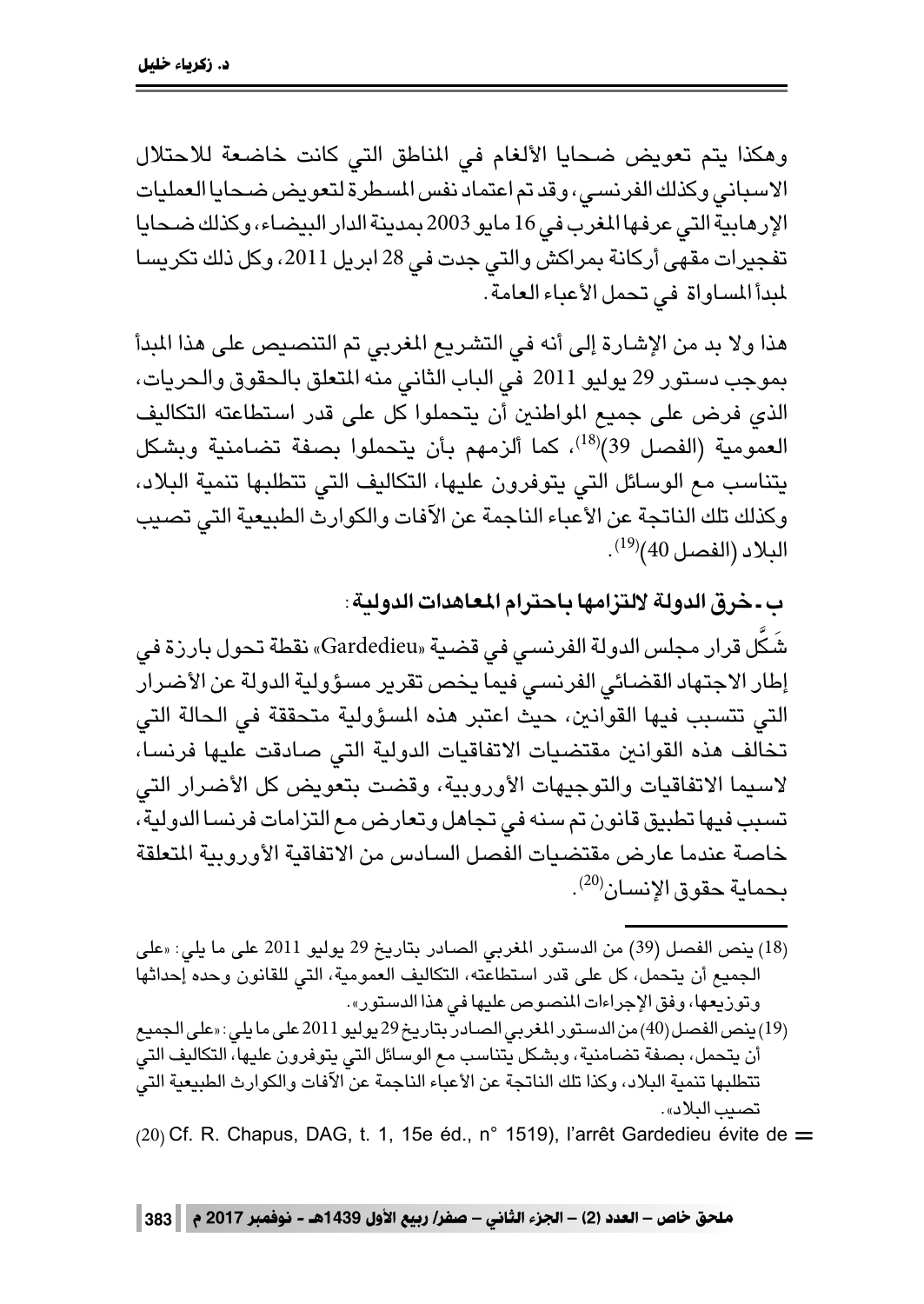و في إطار محاولة التأسيس لهذه المسؤ ولية على أساس الخطأ، اعتبر يعض الفقه بأن خطأ المشرِّع يتجلى فى عدم احترام مقتضيات قانون أسمى يتمثل في الاتفاقيات الدولية وعدم استحضار مقتضياته أثناء سن القانون،

إلا أنه باستقراء قرار مجلس الدولة الصادر في قضية Gardedieu، يتضح جليا أنه لم يؤسس هذه المسؤولية على خطأ المشرِّع، فهو لم يقم بتكييف خرق المشرِّع لهذه الاتفاقيات على أنه خطأ يستوجب التعويض،

وإنما كان أقر بالحق في التعويض لكون الإدارة قد سببت ضررا للمدعى بسبب تطبيقها لقانون مخالف للمعاهدات الدولية وليس لأن المشرِّع أخطأ في إصدار قانون مخالف للمعاهدات الدولية<sup>(21)</sup>.

أما فيما يخص الجهة القضائية المختصة للبت في هذا النوع من القضايا، فلا بد من الإشارة إلى أن محكمة التنازع أقرت بموجب قراراها الصادر بتاريخ 31 مارس 2008 بأن القضايا المتعلقة بالنظر في اختصاص الدولة عن القوانين يدخل في صميم اختصاص المحاكم الإدارية الفرنسية<sup>(22)</sup>.

retenir une telle qualification sans qu'il soit possible d'affirmer pour autant que le Conseil d'État a fait sienne la proposition du commissaire du gouvernement De repas, tendant à instituer un régime de responsabilité «sui generis».

 $\equiv$ 

(21) François Gilbert, le conseil d'Etat consacre la responsabilité de l'Etat du fait des lois contraires aux engagements internationaux. www.blogdroitadministratif.net. le 22/03/2017 à 00h14.

Jean Sirinelli, Responsabilité Pour Faute Du Fait Des Lois ?, Commentaire Sous L'arrêt CE.ASS.08/02/2007, Gardedieu, n°27522, www.revuegeneraledudroit.eu, le 22/03/2017 à 00h 24.

(22) On indiquera enfin que le Tribunal des conflits a jugé que la responsabilité de l'État du fait des lois relève de la compétence exclusive de la juridiction administrative.

T. confl., 31 mars 2008, n° 3631, Société Boiron c/ Direction générale des douanes et droits indirects, au Lebon 553 ; RJEP août-sept. 2008, p. 18, note M. Collet.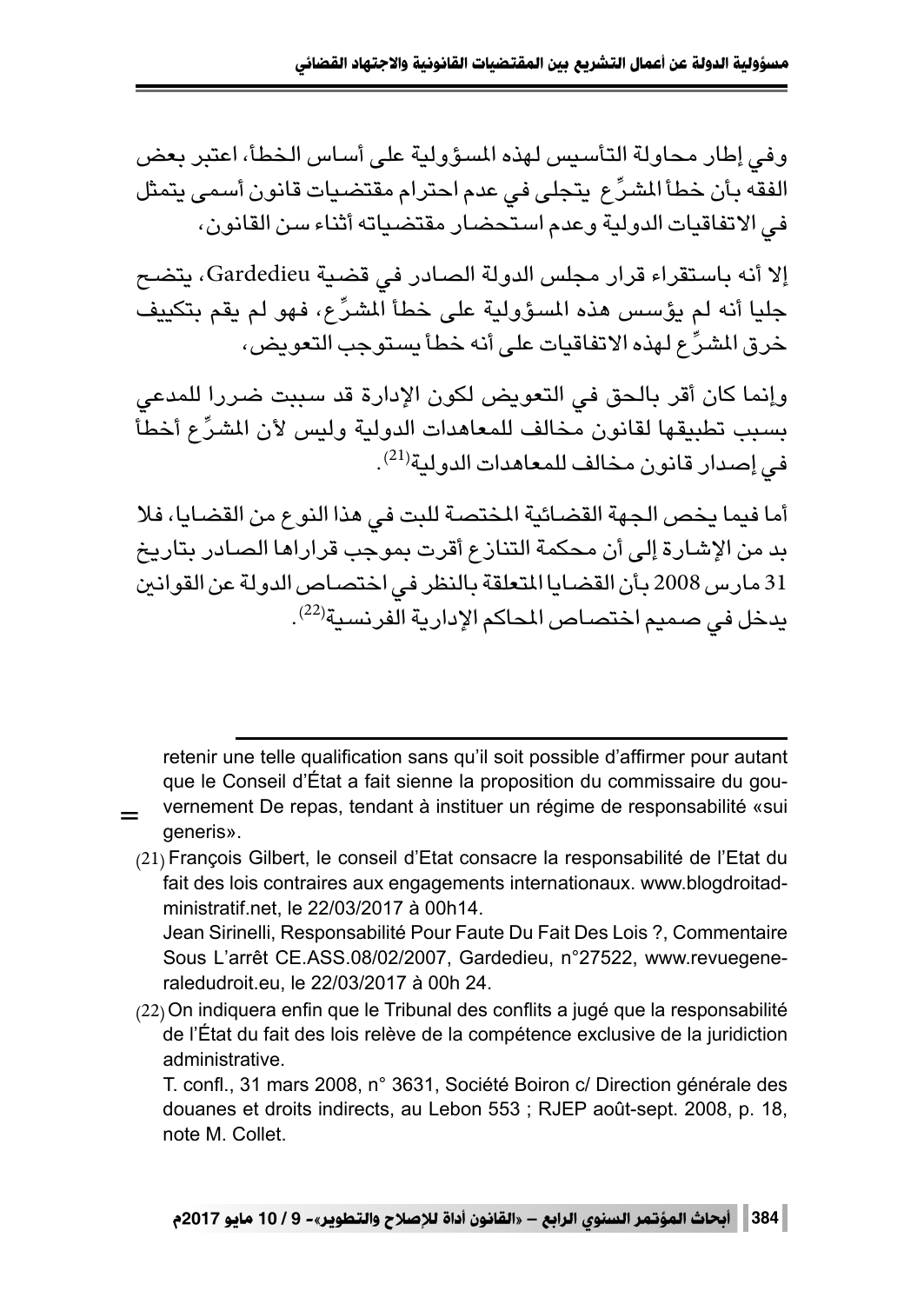## المطلب الثاني

### شر وط المسؤ ولية عن فعل القوانين

من خلال استقراء قرارات مجلس الدولة الفرنسى، يتضح أنه وضع شروطاً لإمكانية الحكم بالتعويض وهي:

أولاً – ألا يكون المشرِّع قد منـع التـعويض عن الأضرار التي يـحدثها القانون: فالأصل هو احترام إرادة المشرِّع، ومن ثم يجب وضـع هذه الإرادة موضـع التطبيق طالما تم الإفصاح عنها، حيث لا يستطيع القاضى الخروج عليها. ويلتزم القاضى باحترام إرادة المشرِّع سواء عبَّرَ عنها صراحة، أو عبَّرَ عنها ضمناً، وهو ما يفهم من الأعمال التحضيرية أو من ظروف الدعوى<sup>(23)</sup>.

وفي بداية الأمر، ذهب مجلس الدولة الفرنسي في أحكامه إلى اعتبار كل قانون يستهدف تحقيق المسلحة العامة يؤدى ضمناً إلى استبعاد الحق في التعويض عن الأضرار الناتجة عنه، مع تفسير المصلحة العامة تفسيراً واسعاً، فرفض المجلس التعويض عن الأضرار التي يُسَبِّبها القانون إذا كان النشاط الذي حَرَّمه المشرِّ ع يُعدّ نشاطاً غير مشروع أو فيه مساس بالأخلاق أو بالصحة العامة، وهذا ما قرَّرَه مجلس الدولة الفرنسي فى قضية شركة «Stambouli Frères» التى طالبت بالتعويض عن الضرر الناتج عن القانون الصادر بتاريخ 12 يوليو1983، الذي منع بعض ألعاب القمار في الأماكن العمومية.

وقد علل رفض طلب التعويض بسبب سكوت المشرِّ ع، حيث ترجم سكوت المشرِّ ع على أنه رفض للمطالبة بالتعويض<sup>(24)</sup>، كما رفض التعويض إذا كان القانون يستهدف تحقيق أهداف اقتصادية واجتماعية عامة، كمحاربة بعض المارسات التدليسية<sup>(25)</sup>، أو منع بعض الأنشطة الضارة بالصحة العامة أو تلك التي من

- (23) CE. 22 nov. 1957, Compagnie de navigation Fraissinet, Lebon 635.
- (24) CE, 11 juill. 1990, n° 91158, Société Stambouli Frères, au Lebon 963 ; D. 1991. 286, obs. P. Bon et P. Terneyre.
- (25) CE 14 janv. 1938, Compagnie générale de grande pêche, précité : exportation frauduleuse d'alcool - 1er mars 1940, Société Chardon et Cie, Lebon 82 : répression de fraudes alimentaires. Marceau Long et autres, Les grands arrêts de la jurisprudence administrative, 18e édition, 2011.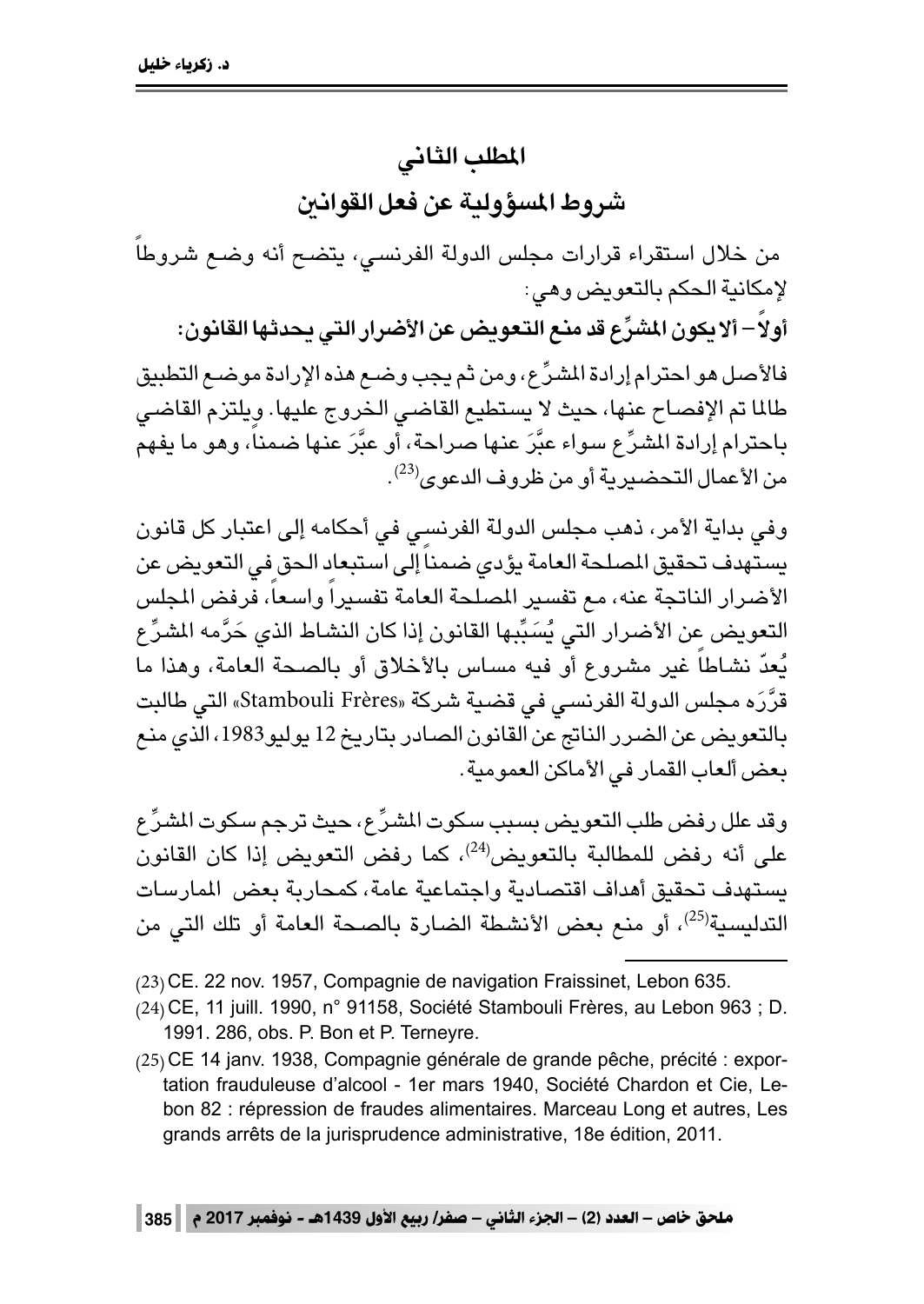شـأنـها تـهديد الأمن العام<sup>(26)</sup>، كما ذهب مـحلس الدولة إلـى القول إن إمكانية المطالبة بالتعويض أمام القضاء تسقط، إذا تضمن القانون آلية للتعويض عن الأضرار التي  $(27)$ . يتسبب فيها هذا القانو ن

ومن خلال كل ذلك، يتضح أن المشرِّع إذاً صاحب الكلمة العليا، فإذا قرر التعويض أو منعه، لا يستطيع القاضي تجاوز إرادته، بل يلتزم بوضعها موضع التطبيق، أما إذا سكت فإن السكوت لا يعني رفض مبدأ التعويض، حيث يمكن للقاضي تقرير التعويض على أساس مبدأ مساواة الموطنين أمام التكاليف والأعباء العامة<sup>(28</sup>).

ثانيًا – أن تكون المصالح التي لحقها الضرر مشروعة:

حيث يشترط للحكم بالتعويض أن تكون المصالح التي لحقها الضرر من القانون مشروعة، أي يشترط أن تكون جديرة بحماية القانون، فإذا كانت هذه المصالح غير مشروعة، فإنها لا تتمتع بحماية القانون ومن ثم لا يمكن الحكم بالتعويض. وقد اتَّضـح ذلك من رفض مـجلس الدولة الفرنسـي الـحكم بالتعويض لشـركة La grande pêche لأنها كانت تمارس نشاطاً غير مشروع<sup>(29)</sup>.

(26) CE 6 janv. 1956, Manufacture française d'armes et de cycles, Lebon 3: contrôle de la fabrication des armes à feu établi en vue de protéger les utilisateurs de ces armes contre les dangers d'une fabrication défectueuse - CE, 8 janv. 1965, n°59604, Etablissements Aupinel, au Lebon 15: contrôle du transport et de la commercialisation des spiritueux en vue de lutter contre la fraude sur les alcools et de contribuer ainsi à la sauvegarde de la santé publique.

(27) CE, 7 oct. 1966, n° 57388, Asope, au Lebon 523.

وهو نفس الأمر الذي تبناه مجلس الدولة حينما رفض طلب التعويض عن أضرار تسبب فيها صدور قانون 10 يوليو1976 المتعلق بحماية البيئة، وذلك نتيجة الأضرار التي تسبب فيها نوع من الطيور البرية (البجع الوردي les flamants roses).

CE, 21 janv. 1998, n° 157353, Ministre de l'environnement c/ Plan, au Lebon 19; D. 2000. 255, obs. P. Bon et D. de Béchillon; RFDA 1998. 565, obs. P. Bon.

(28) CE, 2 nov. 2005, n° 266564, Coopérative agricole Ax'ion, au Lebon 468; AJDA 2006. 142, chron. C. Landais et F. Lenica; D. 2005. 2900; RFDA 2006. 349, concl. M. Guyomar; ibid. 355, note C. Guettier; RD publ. 2006.1427, note Broyelle et concl.

(29) صدر هذا الحكم في قضية شركة La grande pêche بتاريخ 14يناير 1938، وهو ذات اليوم الذي =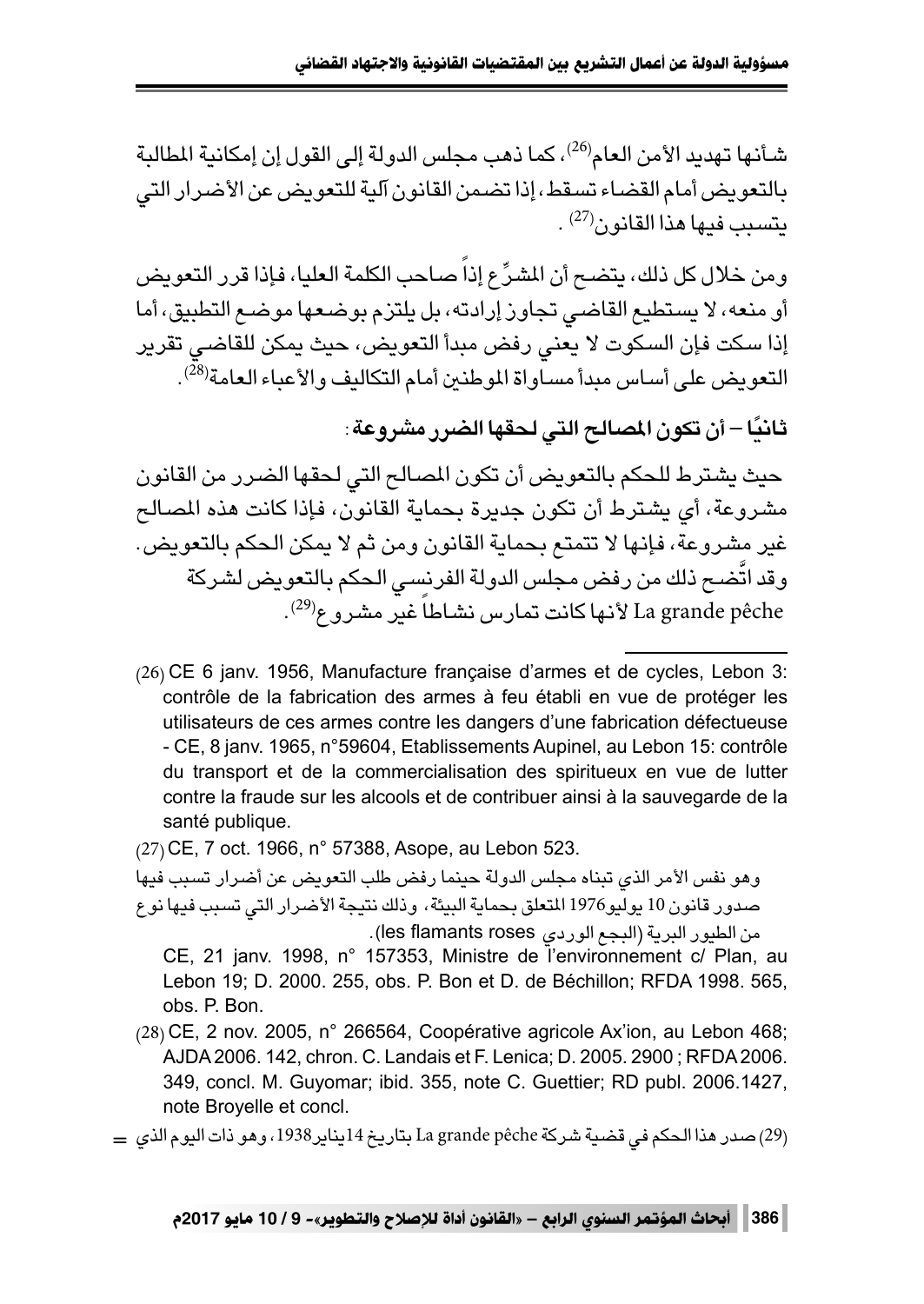ثالثًا – أن يكون الضرر خاصاً، ومباشراً ومحققاً:

ذلك أنه فضلاً عن تطلب الشروط المعروفة التى ينبغي أن تتوافر في كل ضرر يُطالب بالتعويض عنه قضائياً، وهي اشتراط أن يكون الضرر محققاً وحالاً وليس احتمالياً ويمكن تقديره بالنقود، يشترط في الضرر الذي يُطالب بالتعويض عنه في إطار مسؤولية الدولة أن يكون خاصـ1 ، مباشـراً ومحققاً<sup>(30</sup>). ويكون الضرر خاصاً عندما يلحق بفرد واحد أو عدد محدود من الأفراد، ولئن كان الأصل عمومية القانون مما يعني أن يكون الضرر الذي يسببه هذا القانون عاماً بالنسبة للكافة، إلا أنه من المتصور أن يترتب على القانون ضرر خاص بعدد محدود من الأفراد، كما هو الحال في قضية لافلوريت، ومثل القانون الذي منع اتخاذ أي إجراء يروم طرد محتل لمنزل أثناء فترة الخريف، فهو أضر بمالكي المنازل الذي تصادف وقت تنفيذ الحكم لصالحهم مع فترة الخريف <sup>(31)</sup> . إلا أن حكم مجلس الدولة الفرنسي في قضية Bovero قد كشف عن اتجاه المجلس للتخفيف من شرط أن يكون الضرر خاصاً. ففي هذه القضية، كان الضرر الناتج عن القانون المانع لطرد العسكريين من مساكنهم ضرراً عاماً لحق بفئة غير محدودة من المواطنين ورغم ذلك حكم المجلس بالتعويض $^{(32)}$ .

= صدر فيه حكم المجلس في قضية لافلوريت، وتتلخص وقائع هذه الدعوى في أن هذه الشركة كانت تقوم بتهريب الشروبات الكحولية إلى الولايات المتحدة الأمريكية، حيث قامت بتخزين كميات كبيرة منها فى جزيرتين تمهيداً للقيام بعملية التهريب، إلا أنه صدر بتاريخ 9 أبريل 1935 مرسوم منظم لعملية تصدير الشروبات الكحولية، ترتب عليه عدم إمكان الشركة المذكورة تهريب تلك المشروبات بها إلى الولايات المتحدة الأمريكية، إلا أن المجلس رفض الحكم لها بالتعويض، وذلك على أساس أن نشاط الشركة لم يكن مشروعاً، ومن ثم لا حق لها في التعويض.

CE 14 janv. 1938, Compagnie Générale De Grande Pêche, Précité: Exportation Frauduleuse D'alcool -Lebon 23 ; S. 1938.3.25, note Laroque ; D. 1938.3.41, note Rolland

1er mars 1940, Société Chardon et Cie, Lebon 82 : répression de fraudes alimentaires

Ass. 14 janv. 1938, Compagnie générale de grande pêche, Lebon 23 ; S. 1938.3.25, note Laroque ; D. 1938.3.41, note Rolland.

- (30) CE, 2 juin 2010, n° 307814, Abolivier, au Lebon; AJDA 2010. 2071.
- (31) CE 10 févr. 1961, Ministre de l'intérieur c/Consorts Chauche, Lebon 108.
- (32) CE. 25 janv 1963, Ministre de l'intérieur c/Bovero, Lebon 53 ; JCP 1963.

II.13326, note Vedel; AJDA 1963.94, chr. Gentot et Fourré.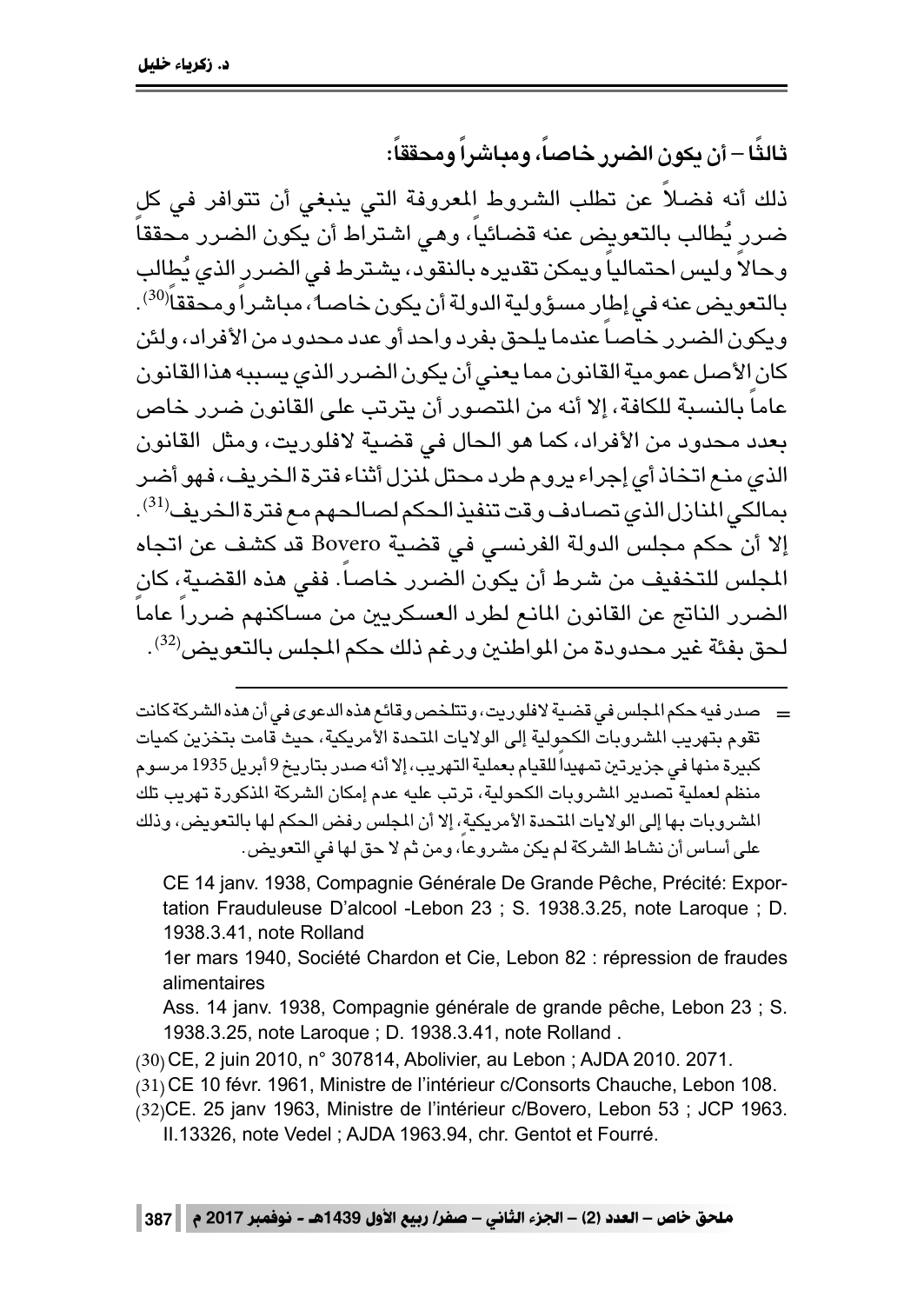كما يشترط أن يكون الضرر مباشراً، أي أنه يترتب مباشرة على صدور القانون، أما الضرر. غير الماشر فلا يمكن التعويض عنه. كما يجب أن يكون الضرر. حسيماً، ذلك أن الضرر العادي normal أو المألوف لا يتم التعويض عنه فيجب أن يكون الضرر غير عادي abnormal أو غير مألوف، أي ينبغي أن يكون على درجة معينة من الحسامة، فالضرر البسير والمحتمل لا يتم التعويض عنه<sup>(33)</sup>.

│ 388 │ أبحاث المؤتمر السنوي الرابع – «القانون أداة للإصلاح والتطوير»- 9 / 10 مايو 2017م

<sup>(33)</sup> فمثلاً في قرار مجلس الدولة الصـادر بتاريخ 1961/01/27 في قضية Vannier رفض الـحكم .<br>بالتعويض مؤسساً حكمه على أن الضرر لم يكن جسيماً، بل هو مجرد ضرر عادي لا يؤدي إلى قيام مسؤولية الدولة.

Sect. 27 janv. 1961, Vannier, Lebon 60, concl. Kahn ; AJDA 1961.74, chr. Galabert et Gentot - Sect. 22 févr. 1963, Commune de Gavarnie, Lebon 113 - v.  $n^{\circ}$  40.7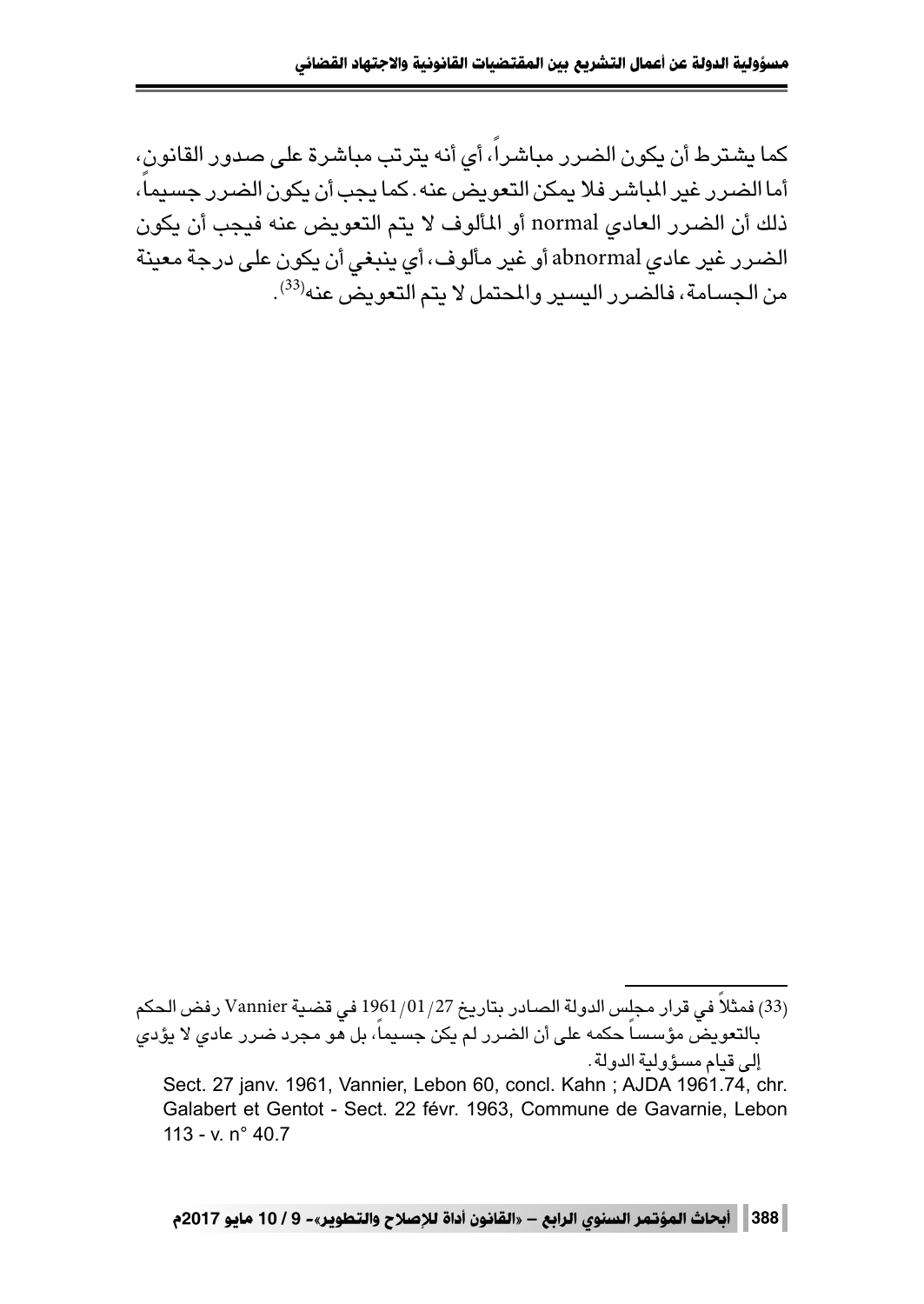## المبحث الثاني مو قف القضاء المغربي من المسؤ ولية عن القوانين وآفاقها في التشريع

شكلت مراقبة القضاء الإدارى لأعمال وأنشطة الإدارة أهم مظاهر تطور التجربة القضائية في المغرب، خاصة في ظل توسع سلطات واختصاصات الإدارات. فبعد صدور قانون (90 ـ 41) في 3/ 11 / 1993 والذي دخلت أحكامه حيز التطبيق في 1 / 03 / 1994، أصبح المغرب يتوفر على قضاء إداري مختص يتكون من المحاكم الإدارية، وبعد مرور ثلاث عشر سنة أحدثت المحاكم الاستئنافية الإدارية، بموجب قانون رقم (80.03) صادر في 14 فبراير 2006<sup>(34</sup>). ولقد عمل القضاء الإداري على توسيع اختصاصه يغية تحقيق الرقابة القضائية على كل أعمال السلطة الإدارية باعتباره ركيزة أساسية لحماية الحقوق والحريات، وفي هذا السياق يُطرح التساؤل: هل أن نطاق رقابة القضاء الإداري المغربي لنشاط الإدارة اتسع ليشمل المسؤولية عن القوانين؟ وما هي آفاق هذه المسؤولية في ظل المستجدات الدستورية التي عرفها المغرب؟

#### المطلب الأول

موقف القضاء المغربي من مسؤولية الدولة عن القوانين

لقد شكل الفصل (79) من قانون الالتزامات والعقود المغربي الأساس القانوني الصريح لمسؤولية الدولة، حيث ينص على ما يلي: «الدولة والبلديات مسؤولة عن الأضرار الناتجة مباشرة عن تسيير إدارتها وعن الأخطاء المصلحية لمستخدميها». وباستقراء مقتضيات هذا الفصل، يتضح أن المشرِّع جعل مسؤولية الدولة والبلديات تقوم عندما يتسبب تسيير إداراتها فى أضرار للغير، مما يشكل الأساس القانوني لمسؤولية الدولة بدون خطأ، وهي ما يصطلح عليها بالمسؤولية الموضوعية، أي تلك التي يكفي كأساس لقيامها

( 34) تم تحديد عددها في اثنين (2) : إحداهما بالرباط (تشمل المحاكم الإدارية للرباط الدار البيضاء فاس مكناس ووجدَّة) والأخرى بمراكش (لتشمل المحاكم الإدارية لمراكش وأكادير). انظر مرسوم رقم 187.06.2 صادر في 29 من جمادى الأخيرة 1427 موافق 25 يوليو2006 بتحديد عدد محاكم الاستئناف الإدارية ومقرها ودوائر اختصاصها منشور بالجريدة الرسمية عدد 5447 بتاريخ 14 أغسطس 2006 ص 2002.

ملحق خاص – العدد (2) – الجزء الثاني – صفر/ ربيع الأول 1439هـ - نوفمبر 2017 م | 389 |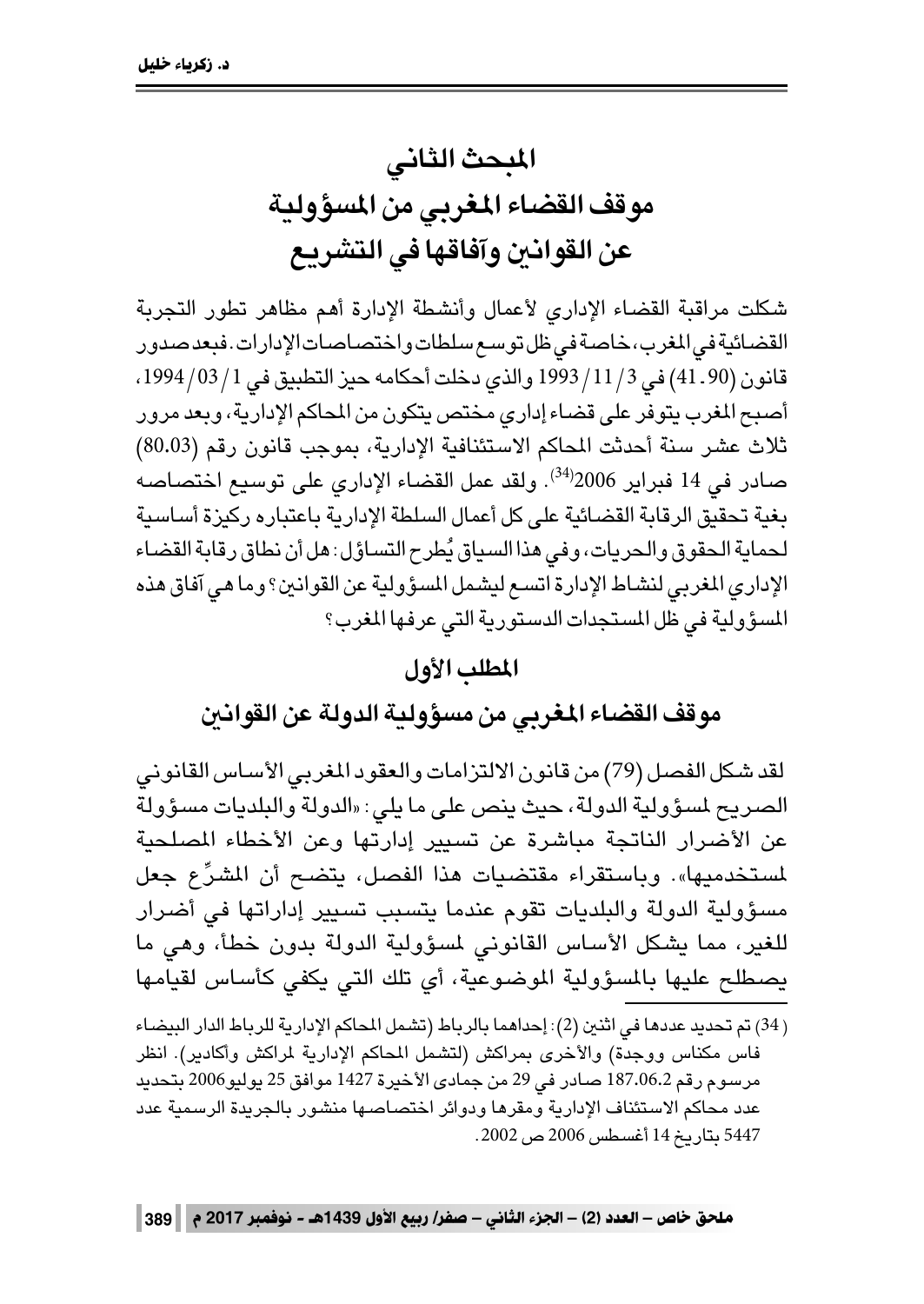وجود علاقة سببية مباشرة ببن الضرر وببن عمل أو نشاط الإدارة في غيبة أي خطأ من حانب الإدارة، وهذا ما أكدته الغرفة الإدارية بالمحلس الأعلى في قرارها عدد 15 الصادر عن المجلس الأعلى سابقاً (محكمة النقض حاليا) بتاريخ 16 / 02 / 1986 في الملف الإداري عدد 5189، حيث ذهب فيه إلى التأكيد على «أن مسؤولية الدولة ومؤسساتها العمومية عن الأضرار الناتجة عن الأشياء التي تستعملها وتخضع لمقتضيات الفصل 79 من قانون الالتزامات والعقود المغربي التي تجعل مسؤولية الدولة قائمة ولو بدون ارتكاب الإدارة أي خطأ من جانبها»<sup>(35)</sup>، هذا من جهة ومن جهة أخرى، يُعدّ هذا الفصل المحدد للمسؤولية على أساس الخطأ المرفقى، وهو الخطأ الذي ينسب إلى المرفق حتى ولو كان الذي قام به ماديا أحد الموظفين، وهو كل خطأ تسبب في ضرر ولم يتم اعتباره خطأ شخصيا وبتعبير الفصل (79) من قانون الالتزامات والعقود المغربي الخطأ المصلحى<sup>(36)</sup>.

ويتجلى الخطأ المرفقي في حالات متعددة نجملها كالآتي:

أولاً – بطء أداء المرفق لعمله وبالتالي فمسؤولية الدولة قائمة في هذه الحالة فتسأل عن سبب التأخر، والتعويض في حالة حصول ضرر كان نتيجة لبطء في أداء الخدمة من الإدارة.

ثانيًا – سوء أداء المرفق لعمله وهي الحالة الجامعة للأعمال القانونية والمادية في الشق الإيجابي لأعمال الإدارة والمنَّطوية على خطأ كان نتيجة سوء أداء المرفق لعمله، وبالتالي ففي حالة سوء أداء المرفق لعمله فالخطأ ينسب إلى المرفق وتترتب المسؤولية على أساس الخطأ المرفقى للإدارة.

ثالثًا – عدم أداء المرفق لعمله

وهي الحالة التي تمتنع الإدارة عن القيام بعمل جعله القانون من اختصاصها،

- (35) قرار منشور بالتقرير السنوى للوكالة القضائية التابعة لوزارة الاقتصاد والمالية المغربية لسنة 2012 – ص75.
- (36) مليكة الصروخ القانون الإداري: دراسة مقارنة مطبعة النجاح الجديدة الدار البيضاء الطبعة السابعة، 2010 صفحة 65.

│ 390 │ أبحاث المؤتمر السنوى الرابع – «القانون أداة للإصلاح والتطوير»- 9 / 10 مايو 2017م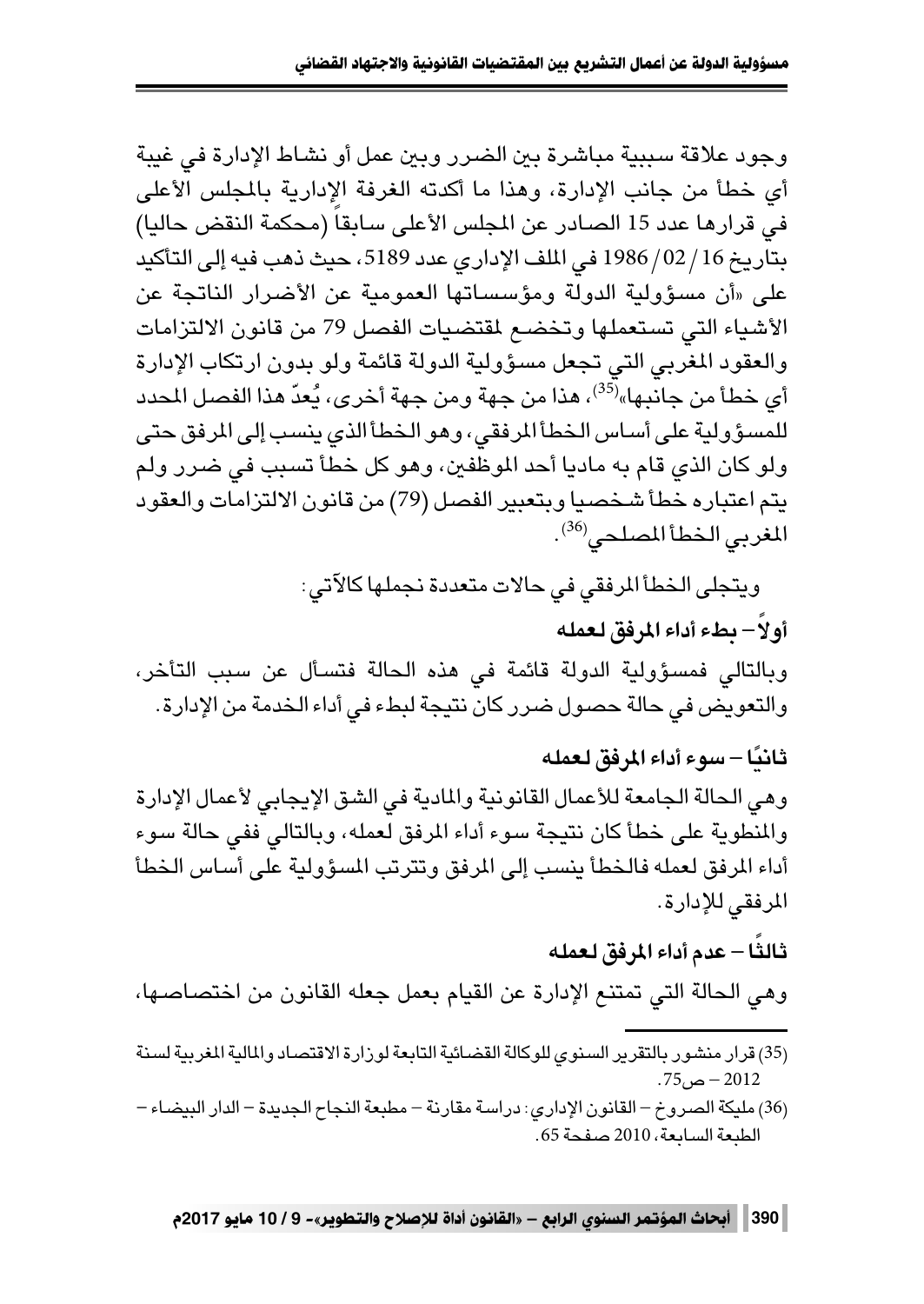وبالتالي فالإدارة تكون قد ارتكبت خطأ مرفقياً ناتجاً عن عدم القيام بالخدمة المطلوبة منها وهو ما يستوجب التعويض.

هذا وتجدر الإشارة إلى أن القضاء المغربي قد عمد في عدة مناسبات إلى تجاوز المقتضى القانوني لمسؤولية الدولة المقرر في الفصل (79) من قانون الالتزامات والعقود المغربي، واستلهم الحلول استنادا إلى النظريات المستحدثة في القضاء المقارن والقواعد النابعة من مبادئ المساواة والعدل والإنصاف بغية توسيع هذه المسؤولية وتمديد أحكامها عندما لا يسعفه القانون المذكور للاستجابة لطلبات التعويض، وفي هذا الإطار أصدر المجلس الأعلى سابقا (محكمة النقض حاليا) قرارا باجتماع غرفتين بتاريخ 14 / 12 / 2005 في الملف الإداري رقم (461 / 2002) <sup>(37)</sup> شكل مثالاً واضـحـاً على تبنى نـهج توسـيـع مسـؤولية الدولة اسـتناداً إلـى قواعد العدالة المبنية على التضامن الوطني، حيث جاء في إحدى حيثياته: «غير أنه استجابة لقواعد العدالة والإنصاف وموجبات الإنسانية المبنية على التضامن الوطني، الذي تتكفل دول المعمورة بموجبه على سبيل الإسعاف والمساعدة، وفي حدود الإمكان بصرف تعويضات لكل متضرر كلما وقع مس خطير بالنظام الأمني».

وفي قرار آخر صادر عن محكمة الاستئناف الإدارية بالرباط تحت عدد (43) بتاريخ 09/ 01/ 2012 في الملف الإداري رقم 8/ 08/ 137 تم الحكم بالتعويض على مبدأ التكافل الاجتماعى<sup>(38</sup>). أما بخصوص مسؤولية الدولة عن التشريع، فلا بد من التذكير إلى أنه لا يوجد أي سَنَد قانونى في التشريع المغربي ينص صراحة على مسؤولية الدولة عن أعمال التّشريع أو مضامين القوانين، إلا أن القضاء الإداري المغربي ووفاء لنهجه التوسعي لتقرير مسؤولية الدولة، عمد إلى إصدار جملة من الأحكام تؤسس صراحة لهذا النوع من المسؤولية، وفي هذا الإطار نورد حكم المحكمة الإدارية بالدار البيضاء عدد 928 الصادر بتاريخ 17 / 12 / 2003 بين شركة صوفرام ووزارة الفلاحة (الدولة المغربية)<sup>(39)</sup>.

- (37) قرار منشور بالتقرير السنوي للوكالة القضائية التابعة لوزارة الاقتصاد والمالية المغربية لسنة  $.82 - 2012$
- (38) قرار منشور بالتقرير السنوى للوكالة القضائية التابعة لوزارة الاقتصاد و المالية المغربية لسنة  $.83\sim -2012$
- (39) حكم منشور بالمجلة المغربية للإدارة المحلية و التنمية عدد مزدوج 54 ـ 55- يناير 2004 ص 247.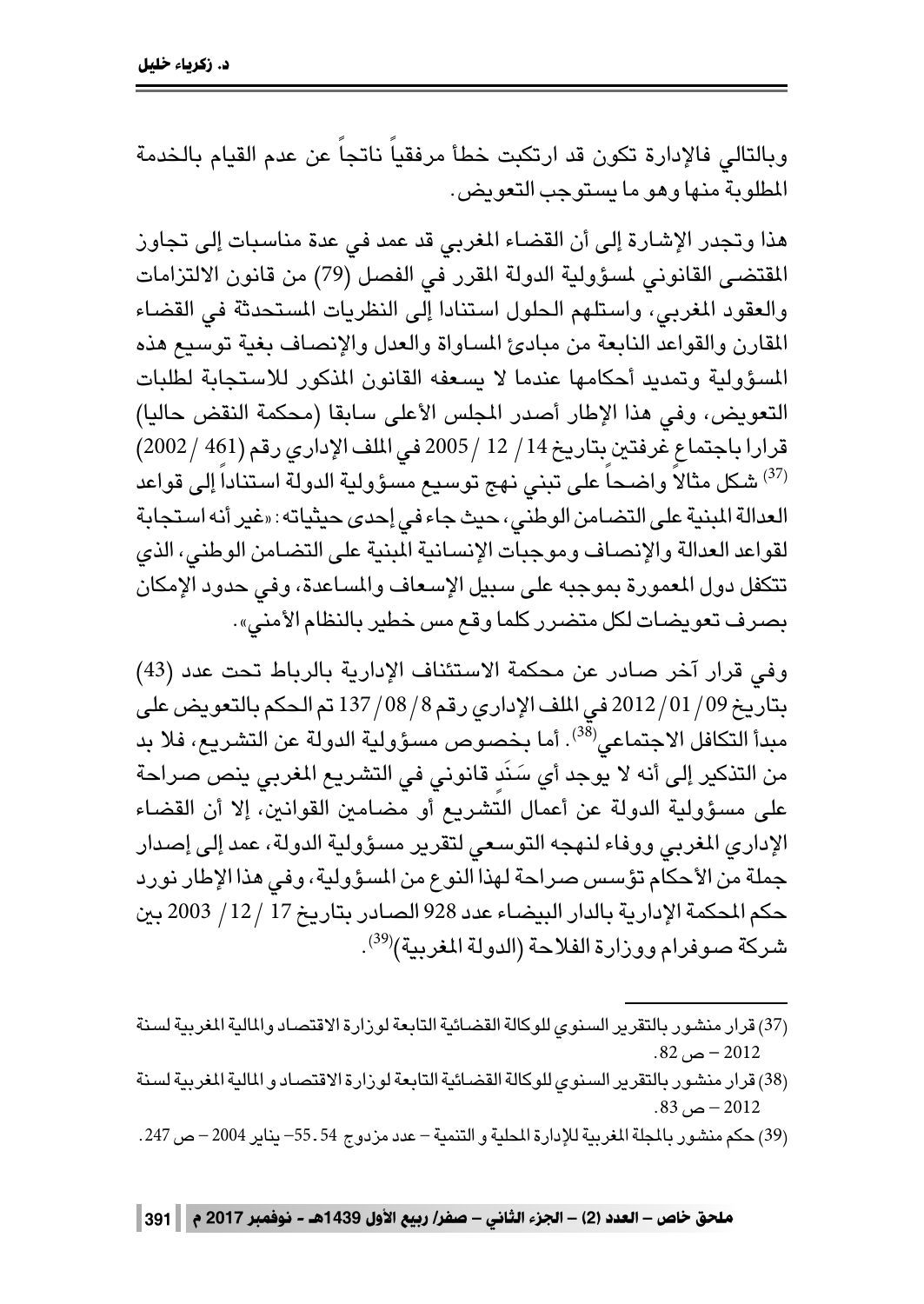وتتلخص وقائع هذه القضية في قيام شركة «صوفرام» بالتقدم بطلب لوزارة الفلاحة مديرية (الماشية تلتمس) بموجبه الترخيص لها باستيراد مادة الخميرة الحيوانية من هولندا، وبعد استكمال كافة الإجراءات وإبرام التعاقدات مع الطرف المورد، فوجئت الشركة بصدور مرسوم عن وزير الفلاحة يجعل هولندا ضمن الدول المحظور استبراد المنتوحات الحبوانية منها نتبجة لظهور مرض حنون البقر في بعض الدول الأوروبية، مما دفع الشركة إلى رفع دعوى للمطالبة بالتعويض.

وحيث إن ما اعتمدته الطالبة في طلبها هو أن قرار وزير الفلاحة التنظيمى عدد 97/1054 الصادر بتاريخ 17/6/17 الذي أدخل هولندا ضمن الدول المحظور استيراد الحيوانات الحية والمنتوجات الحيوانية منها، ألحق بها ضرراً جسيماً يستوجب التعويض وقد استجابت المحكمة لطلبها وقضت لها بالتعويض. وقد عللت المحكمة حكمها بما يلي : «وحيث... إن هذا القرار (القانون) وإن كان يستهدف حماية المواطنين المغاربة، فإن من شأنه أن يرتب مسؤولية السلطة العامة (الدولة) عن الأضرار اللاحقة بالمدعية، إذ لا يمكن تحميل هذه الأخيرة عبئا خاصا باسم الصالح العام، والقول بخلاف ذلك سيؤدى إلى انكسار مبدأ المساواة أمام الأعباء العامة وبالتالي أمام القانون...».

ويتبين من خلال هذا الحكم أن القضاء الإداري بدأ يؤسس صراحة لمسؤولية الدولة عن القوانين، وهذا ما أكده بعض الفقه المغربي<sup>(40)</sup>، الذي اعتبر أن هذا الحكم يؤكد جرأة القاضي الإداري المغربى الذي يساير الاتجاهات الفقهية الحديثة، وأشار إلى أن الضرر الذي تتسبب فيه القوانين يمكن التعويض عنه على أساس المساواة في تحمل الأعباء العامة، وهو ما تم تأكيده من طرف القضاء المغربي في بعض القرارات اللاحقة،

وذلك في إطار استجابته لطلبات التعويض التي توجه عند تطبيق بعض المقتضيات القانونية والتي تسبب لهم أضرارا كبيرة وغير محتملة. ومن هذا المقتضيات، نجد الفصل 28 من قانون رقم 12.90 المتعلق بالتعمير، الذي ينص على أنه: «يُعدّ النص القاضي بالموافقة على تصميم التهيئة بمثابة إعلان بأن المنفعة العامة تستوجب القيام بالعمليات اللازمة لإنجاز التجهيزات المتعلقة ب: المناطق التي يحظر فيها

(40) محمد الأعرج، نحو إرساء شروط لقيام مسؤولية الدولة عن القوانين، بحث منشور في المجلة المغربية للإدارة المحلية والتنمية، عدد 59 نوفمبر ـ ديسمبر 2004.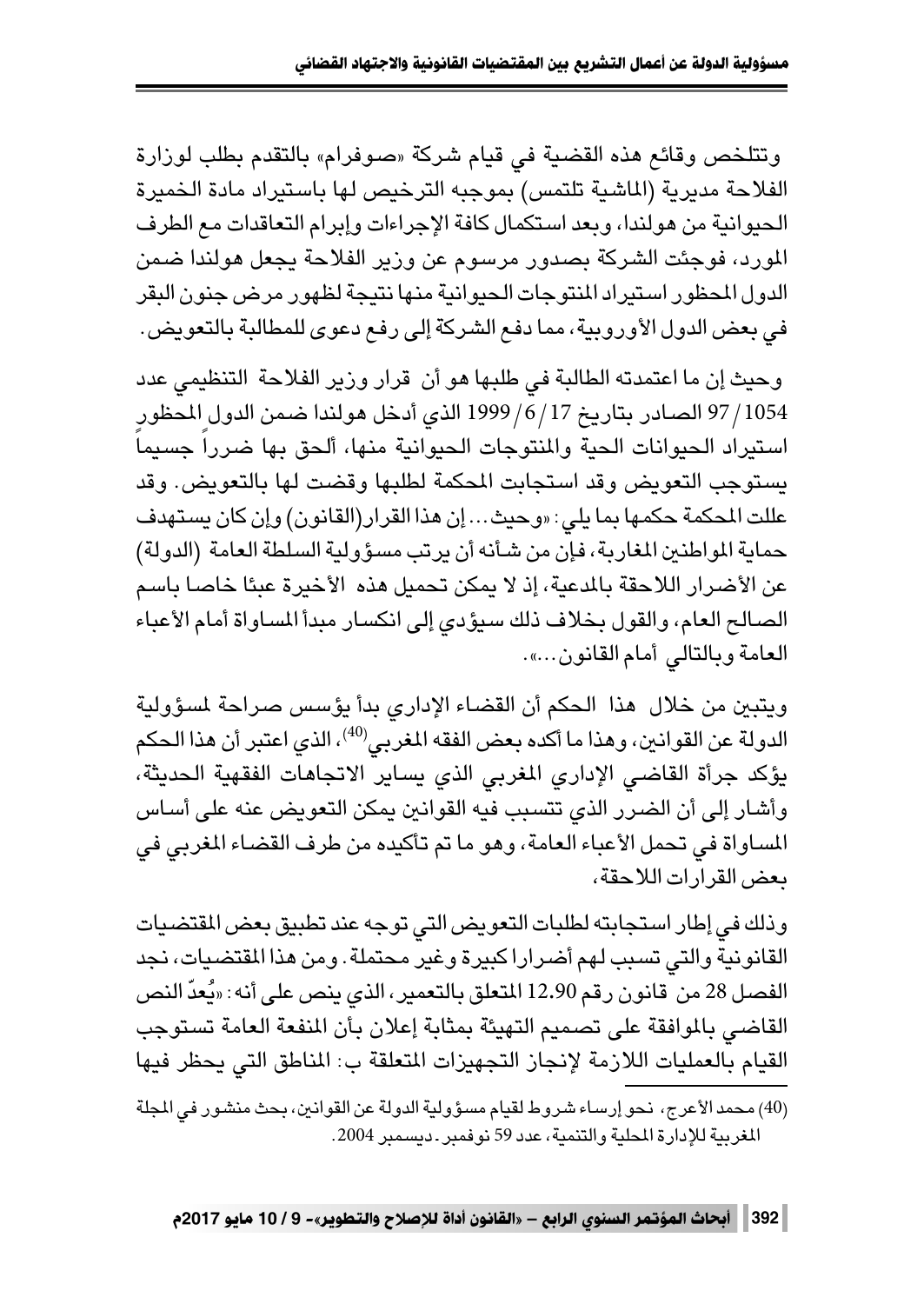البناء بجميع أنواعه؛ مثل حدود الطرق (المسالك والساحات ومواقف السيارات) الواحب الحفاظ عليها أو تغييرها أو إحداثها؛ وكذلك حدود المساحات الخضراء العامة (الأماكن المشجرة والحدائق والبساتين) ومبادين الألعاب والمساحات الماحة المختلفة كالمساحات المخصصة للتظاهرات الثقافية والفلكلورية الواحب الحفاظ عليها أو تغييرها أو إحداثها، وتنتهي الآثار المترتبة على إعلان المنفعة العامة عند انقضاء أجل 10 سنوات يبتدئ من تاريخ نشر النص القاضى بالموافقة على تصميم التهيئة في الجريدة الرسمية، حيث يجوز القيام بإعلان المنفعة العامة للغرض نفسه، فيما يتعلق بالمناطق المحصصة للتجهيزات الآنفة الذكر، قبل انصرام أجل 10 سنوات. وعندما يستعيد ملاك الأراضي التصرف في أراضيهم فور انتهاء الآثار المترتبة على إعلان المنفعة العامة، يجب أن يكون استعمال تلك الأراضي مطابقا للغرض المخصصة له المنطقة التي تقع فيها.

وقد شكلت هذه المادة وسيلة لمنع بعض المالكين من التصرف في ممتلكاتهم طيلة أجل عشر سنوات، حتى ولو عبرت الإدارة عن عدم رغبتها ً في انجاز المشروع، إما يسبب عدم وجود الاعتمادات المالية ولعدم ملائمة العقار، حيث إن الإدارة لا يمكن أن ترفع يدها على العقار قبل انصرام أجل 10 سنوات خاصة في ظل منشور للوزير الأول رقم 12/96 بتاريخ أكتوبر 1996 يمنع منح شهادة رفع اليد قبل انصرام 10 سنوات، وهو ما حدا بالمكمة الإدارية بمكناس في حكمها عدد 12/ 24/98 الصادر بتاريخ 23 ديسمبر 1998 الاستجابة لطلب التعويض عن الأضرار التي تسببها هذه المادة نتيجة منع المالك من انجاز أشغال على عقاره، وذلك في إطار الموازنة بين المصلحة العامة والخاصة (41).

وهذا الحكم يقوم قرينة كذلك، على أن بوادر توجه قضائي نحو تقرير مسؤولية الدولة عن القوانين والتعويض عن ما يمكن أن تتسبب فيه هذه القوانين من أضرار وفق شروط محددة باتت حاضرة، لنتساءل عن آفاق هذا التوجه في ظل المستجدات التشريعية والدستورية التي يعرفها المغرب.

(41) حكم منشور من طرف أحمد أجعون، الدليل القانوني والقضائي للتعمير والبناء، منشورات مجلة الحقوق المغربية، سلسلة الأعداد الخاصة رقم 5 سنة 2013 ص 386.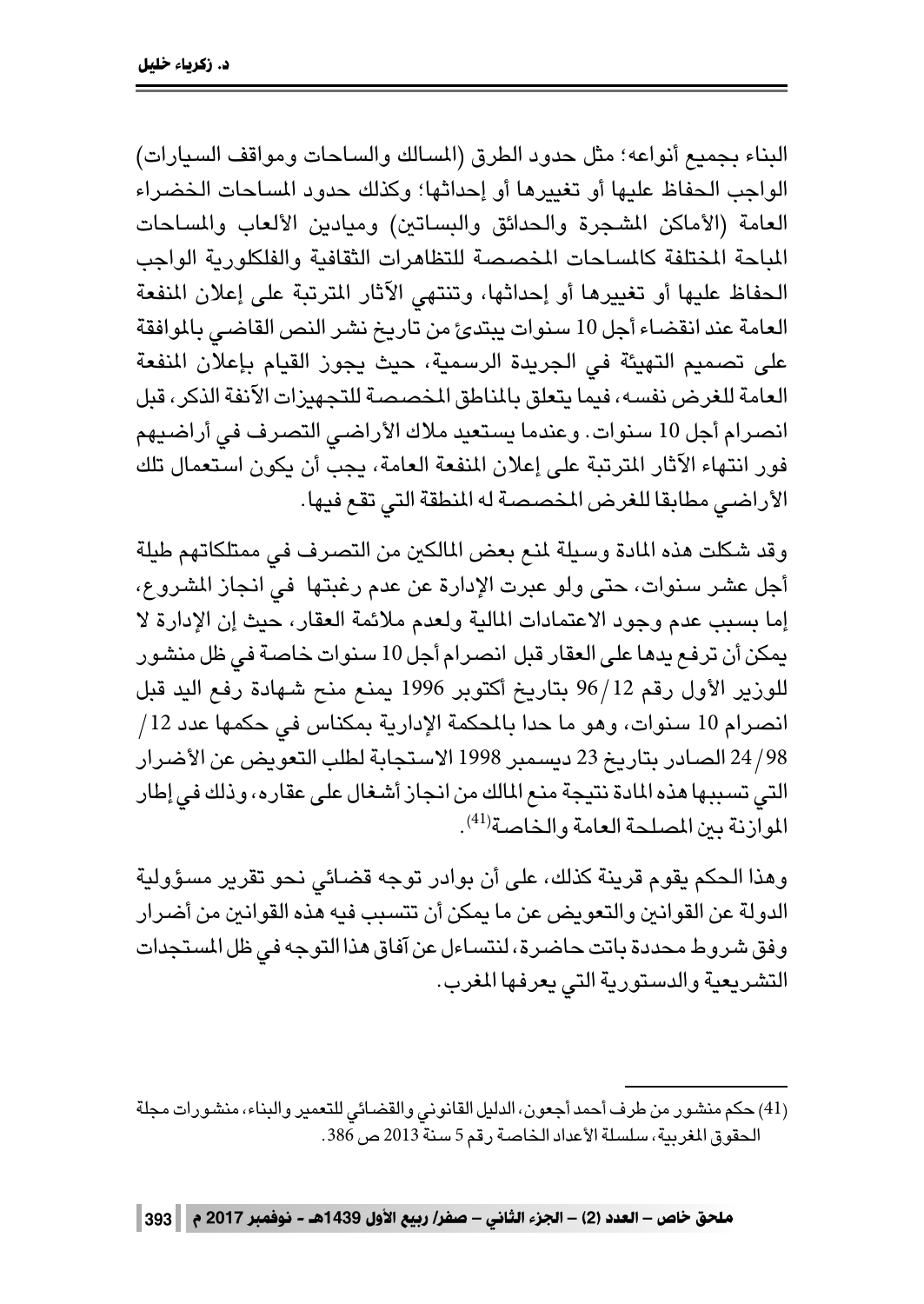## المطلب الثاني آفاق تقرير مسؤولية الدولة فى ظل المستجدات التشريعية

تضمن الدستور المغربي الصادر بتاريخ 29 يوليو2011 جملة من المقتضيات تؤسس لتقرير مسؤولية الدولة عن القوانين، فتصدير هذا الدستور نص في الفقرة الأخيرة منه على ما يلي: «...وتأسيسا على هذه القيم والمبادئ الثابتة، وعلى إرادتها القوية في ترسيخ روابط الإخاء والصداقة والتعاون والتضامن والشراكة البناءة، و تحقيق التقدم المشترك، فإن الملكة المغربية، الدولة الموحدة، ذات السيادة الكاملة، المنتمية إلى المغرب الكبير، تؤكد وتلتزم بما يلي: جعل الاتفاقيات الدولية، كما صادق عليها المغرب، وفي نطاق أحكام الدستور، وقوانين الملكة، وهويتها الوطنية الراسخة، تسمو، فور نشرها، على التشريعات الوطنية، والعمل على ملاءمة هذه التشريعات، مع ما تتطلبه تلك المصادقة...يُشكل هذا التصدير جزءا لا يتجزأ من هذا الدستور».

وباستقراءهذا المقتضى، يظهر بأن هناك إعلاناً دستورياً صريحاً بسمو الاتفاقيات الدولية المصادق عليها على القوانين الداخلية، وأن هناك التزاماً دستورياً صريحاً صادراً عن الدولة، قوامه ضرورة العمل على ملاءمة التشريعات الداخلية مع الاتفاقيات الدولية المصادق عليها، مما يطرح معه التساؤل حول آثار عدم ملائمة التشريعات الداخلية مع هذه الاتفاقية، وهل هذا يستدعى مسؤولية الدولة عن تطبيق هذه القوانين غير المُحيَّنة؟

الجواب واضـح وهو أن الدولة تكون مسؤولة عن ذلك وكل من تضـرر يمكنه أن يراجع القضاء في هذا الإطار، علما أن جزءاً مهما من الترسانة القانونية المغربية، تعود لفترة الاستعمار أو للفترة الموالية التي حصل فيها المغرب على استقلاله وهي تقتضى مراجعة تشريعية بغية ملاءمتها مع المقتضيات الدستورية وكذلك الاتفاقيات الدولية المصادق عليها من طرف الملكة.

لقد أكد الدستور المغربي على أن القانون هو أسمى تعبير عن إرادة الأمة والجميع، أشخاصا ذاتيين أو اعتباريين، بما فيهم السلطات العمومية، متساوون أمامه،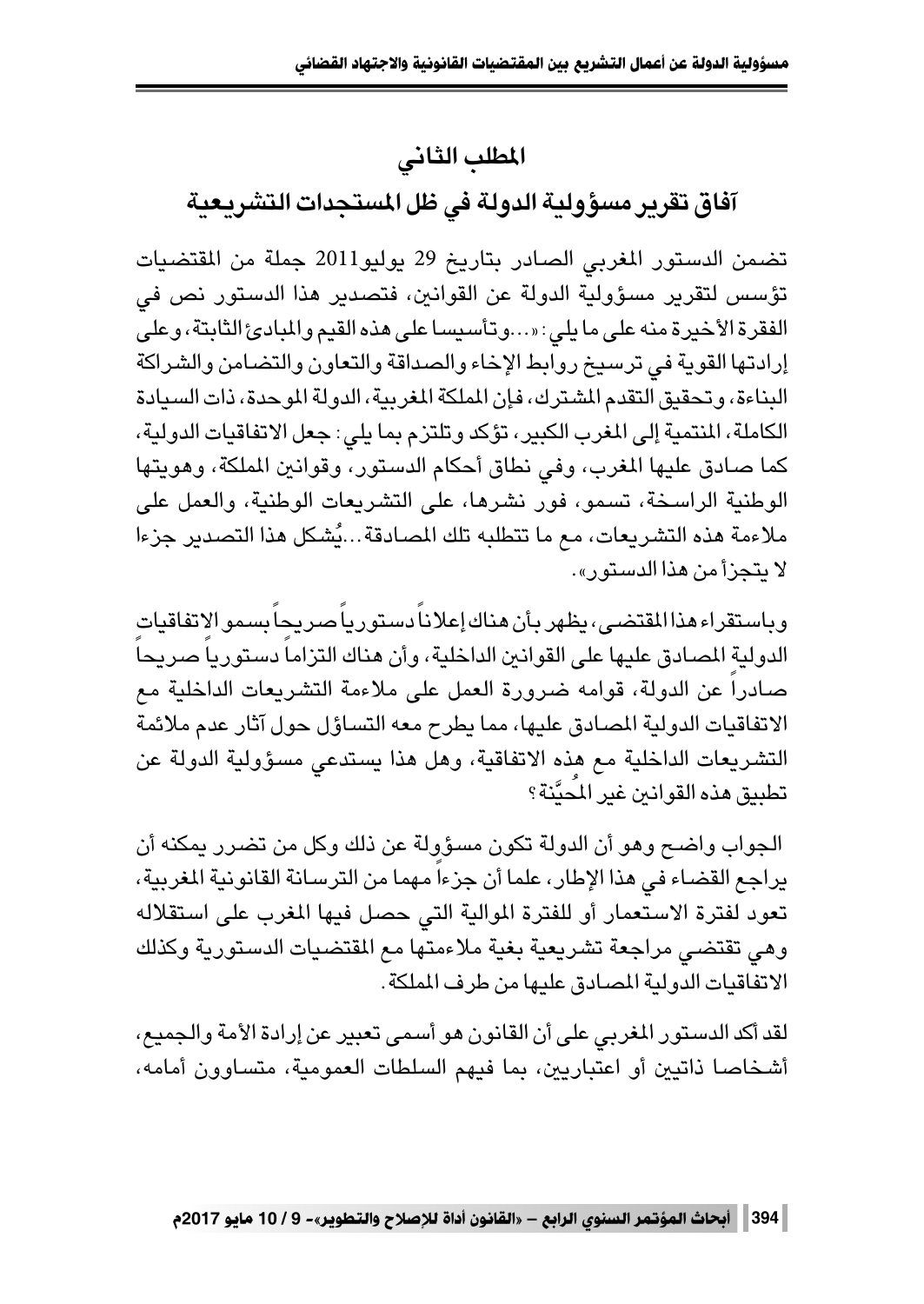وملزمون بالامتثال له<sup>(42)</sup>، بل وأعطى للمواطنين والمواطنات الحق في تقديم ملتمسات تشريعية<sup>(43)</sup>. هذا واعتبر يستورية القواعد القانونية، وتراتيبتها، ووجوب نشرها، مبادئ ملزمة، كما نص صراحة بأنه ليس للقانون أثر رجعي.

ورغم النص صراحة على ضرورة الامتثال للقانون، فهذا لا يعني الاستسلام وتقبل ما تضمنه القانون من مقتضيات قد تتعارض مع الدستور، بل أعطى للأفراد الحق في الدفع بعدم دستورية القانون وذلك بموجب الفصل 133 من الدستور المغربي، الذي جعل من المحكمة الدستورية المختصة بالنظر في كل دفع متعلق بعدم دستورية قانون، أثير أثناء النظر في قضية، وذلك إذا دفع أحد الأطراف بأن القانون الذي سيطبق في النزاع، يمس بالحقوق وبالحريات التي يضمنها الدستور<sup>(44)</sup>.

ومن خلال استقراء مقتضيات هذا الفصل الدستوري، يمكن أن نجزم بأن العديد من القوانين المغربية التي تطبق الآن والتى لم يسبق لها أن عرضت على المجلس الدستوري سابقا أو المكمة الدستورية حاليا في إطار مسطرة التشريع<sup>(45)</sup>،

- (42) ينص الفصل (6) من الدستور المغربي الصادر في 29 يوليو2011 على ما يلي: «القانون هو أسمى تعبير عن إرادة الأمة. والجميع، أشخاصاً ذاتيين أو اعتباريين، بما فيهم السلطات العمومية، متساوون أمامه، وملزمون بالامتثال له. تعمل السلطات العمومية على توفير الظروف التي تمكن من تعميم الطابع الفعلى لحرية المواطنات والمواطنين، والمساواة بينهم، ومن مشاركتهم فَّى الحياة السياسية والاقتصاّدية والثقافية والاجتماعية. تُعدّ دستورية القواعد القانونية، وتراتبيتها، ووجوب نشرها، مبادئ ملزمة. ليس للقانون أثر رجعي».
- (43) ينص الفصل (14) ممن الدستور المغربي الصادر في 29 يوليو 2011 على ما يلي: «للمواطنات والمواطنين، ضمن شروط وكيفيات يحددها قانون تنظيمى، الحق فى تقديم ملتمسات فى مجال التشريع».
- (44) ينص الفصل (133) من الدستور المغربي الجديد على ما يلي: «تختص المكمة الدستورية بالنظر في كل دفع متعلق بعدم دستوريةٌ قانون، أثير أثناء الُّنظر في قضية، وذلك إذا دفع أحد الأطراف بأن القانون، الذي سيطبق في النزاع، يمس بالحقوق وبالحريات التي يضمنها الدستور. يحدد قانون تنظيمى شروط وإجراءات تطبيق هذا الفصل».
- (45) في هذا الإطار لابد من الإشارة إلى أن هناك مجموعة من القوانين التي فرض المشر ع ضرورة إحالتها على المحكمة الدستورية قبل إصدارها، بالإضافة إلى بعض القوانين التي يمكن أن تحال على المكمة الدستورية استنادا لمبادرة خاصة من بعض الجهات التي أوكل لها المشرع الدستوري صلاحية طلب إحالة مشاريع القوانين على المحكمة الدستوريةٌ وهذا ما يستفاد من مقتضيات الفصل (132) من الدستور المغربي الذي ينص على ما يلي: «تمارس المحكمة الدستورية الاختصاصات المسندة إليها بفصول الدستور، وبأحكام القوانين التنظيمية، وتبت بالإضافة إلى ذلك في صحة انتخاب أعضاء البرلمان وعمليات الاستفتاء. تحال إلى المحكمة =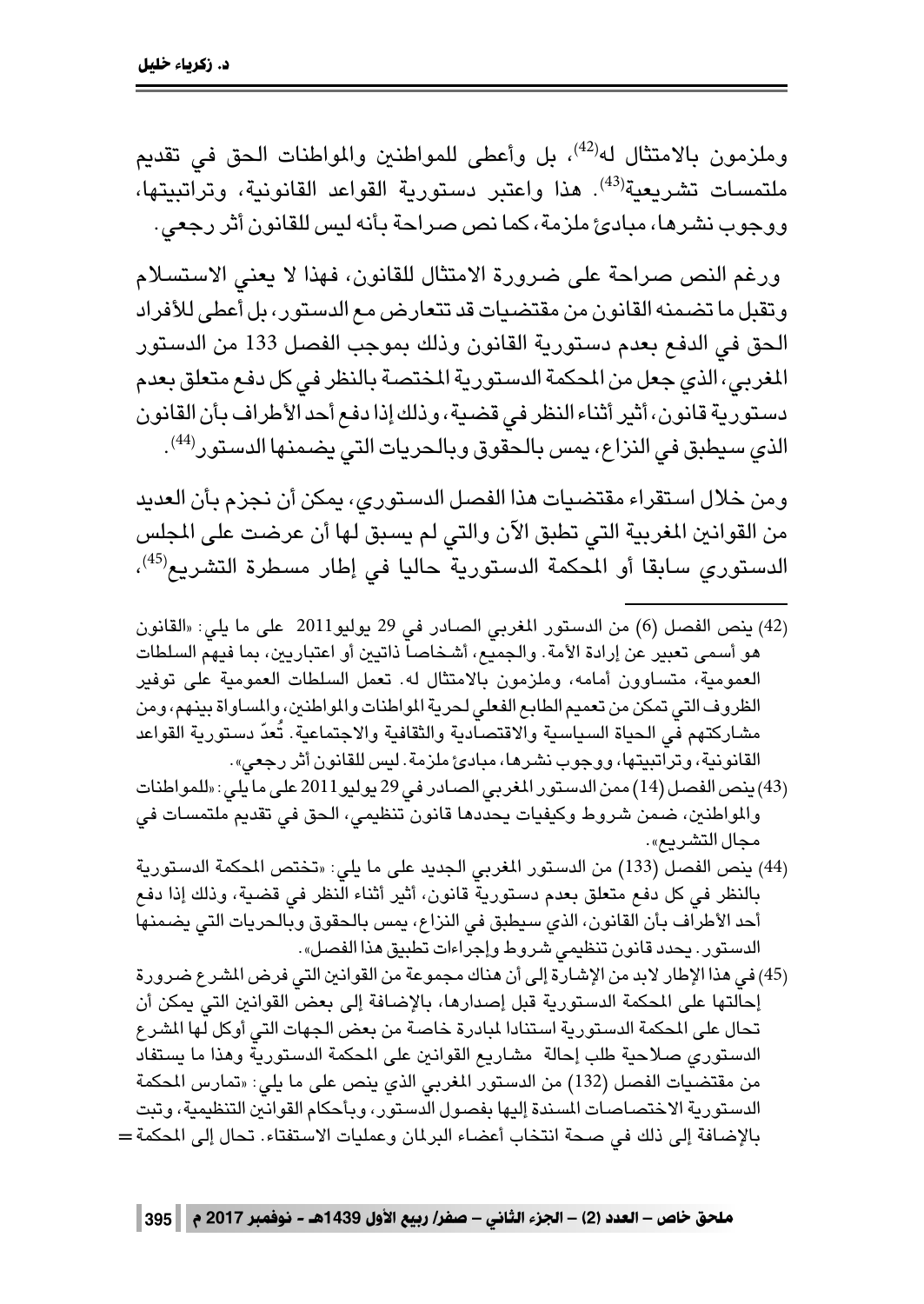ستكون حتما موضوع دفع بعدم الدستورية من طرف التقاضين، مما سبكون احتمال التصريح بعدم دستو ربتها قائما، و هنا سيطرح التساؤل بخصوص المراكز القانونية التي تم المس بها بموجب هذه القوانين أو تم تأسيسها نتيجة تطبيق هذه القوانين التي تم نسخها بموجب حكم المحكمة الدستورية . وهي ستكون لا محالة سببا للمطالبة بالتعويض في إطار احترام الحقوق المكتسبة والتي لن تعد كذلك بعد إلغاء القانون الذي على أساسه تم اكتساب هذا الحق، وهذا ينبيع بأننا سنكون أمام عدد كبير من الدعاوى سواء من طرف الشخص الذي تضرر من الحكم الصادر والقاضي بعدم دستورية القانون، أو الشخص الذي سبق له أن تضرر من تطبيق القانون المشوب بعيب عدم الدستورية.

= الدستورية القوانين التنظيمية قبل إصدار الأمر بتنفيذها، والأنظمة الداخلية لكل من مجلس النواب ومجلس المستشارين قبل الشروع في تطبيقها لتبت في مطابقتها للدستور. يمكن للملك، وكذا لكل من رئيس الحكومة، أو رئيس مجلس النواب، أو رئيس مجلس المستشارين، أو خُمس أعضاء مجلس النواب، أو أربعين عضواً من أعضاء مجلس المستشارين، أن يحيلوا القوانين، قبل إصدار الأمر بتنفيذها، إلى المحكمة الدستورية، لتبت في مطابقتها للدستور . تبت المكمة الدستورية في الحالات المنصوص عليها في الفقرتين الثانية والثالثة من هذا الفصل، داخل أجل شـهر من تاريخ الإحالة . غير أن هذا الأجل يُخفض في حالة الاستعجال إلى ثمانية أيام، بطلب من الحكومة. تؤدى الإحالة إلى المحكمة الدستورية ّفى هذه الحالات، إلى وقف سريان أجل إصدار الأمر بالتنفيذ. تبت المكمة الدستورية في الطعون المتعلقة بانتخاب أعضاء البرلمان، داخل أجل سنة، ابتداء من تاريخ انقضاء أجل تقديم الطعون إليها. غير أن للمحكمة تجاوز هذا الأجل بموجب قرار معلل، إذا استوجب ذلك عدد الطعون المرفوعة إليها، أو استلزم ذلك الطعن المقدم إليها».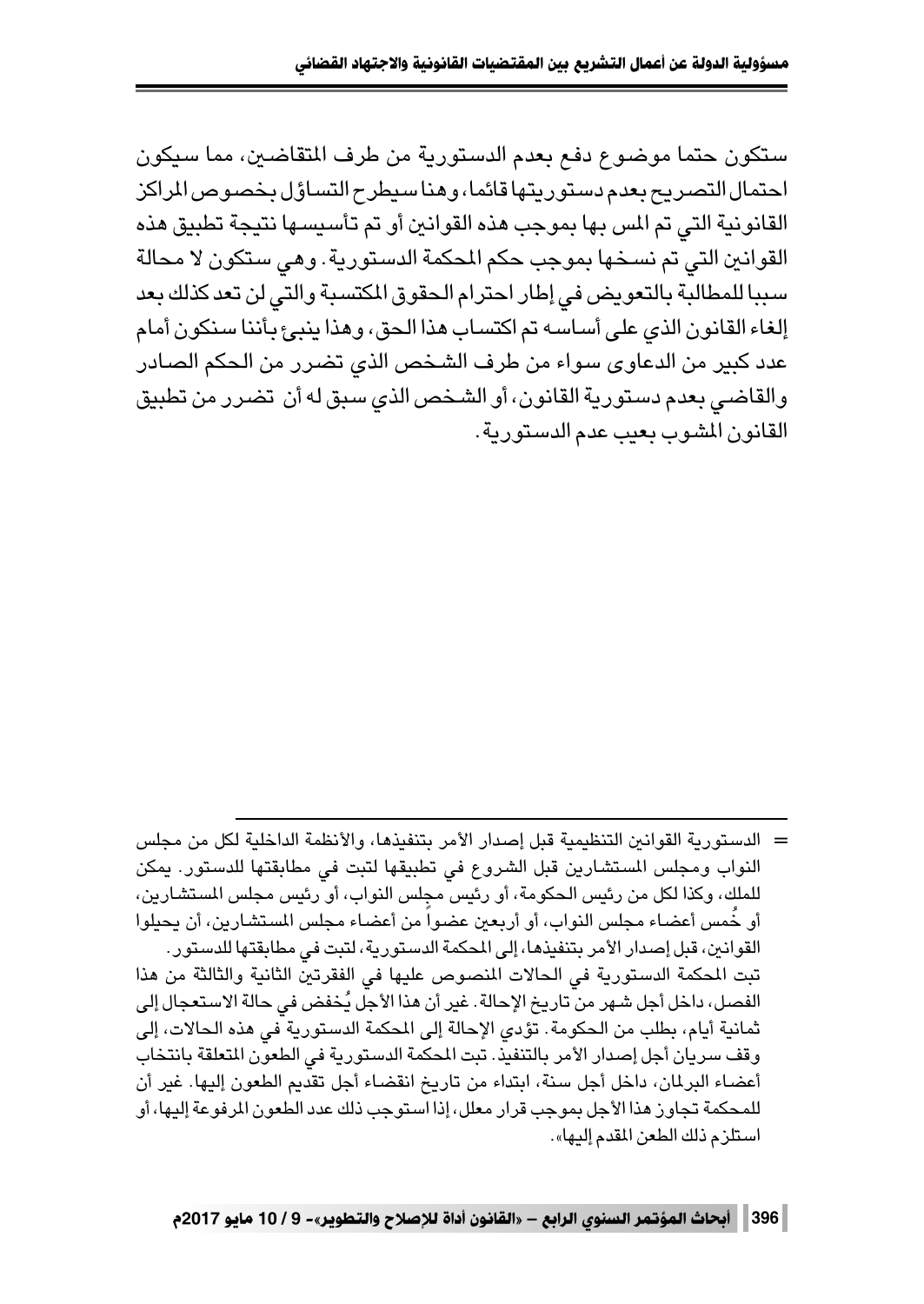#### الخاتمة:

في ظل هذه المعطيات، الدستورية والقضائية، المتعلقة بالتأسيس لمسؤولية الدولة عن أعمال التشريع في التشريع المغربي، لابد من الإشارة إلى أن الضرورة باتت تفرض تنظيم هذا النوع من المسؤولية والدعوة موجهة للمشرع أو للسلطة التشريعية من أجل ملائمة القوانين مع الاتفاقيات الدولية المصادق عليها من طرف المغرب ومع المقتضيات الدستورية، كما أن المشرِّع مطالب بوضع ضوابط تحكم التعويض عن الأضرار التي تتسبب فيها القوانين، وكذلك وضع مسطرة واضحة وبسيطة للحصول على التعويض التصالحي، كما هو مكرس في الحالات الأخرى استنادا لمقتضيات الفصل الرابع من ظهير 27 مارس 1953 المحدد لمهنة الوكيل القضائي للمملكة، وكذلك تحديد آجال واضحة لتقديم هذا النوع من الطلبات تحت طائلة سقوط الحق في التعويض، هذا من جهة ومن جهة أخرى، لابد من الحرص على توخي الجودة في التشريع، وهذا المفهوم بات يعني ضرورة الأخذ بعين الاعتبار الحقوق المكتسبة وتجنب المساس بها وكذلك احترام الحقوق والحريات، والمسطرة الدستورية في سن القوانين واعتماد صيباغة قانو نية سليمة وواضحة .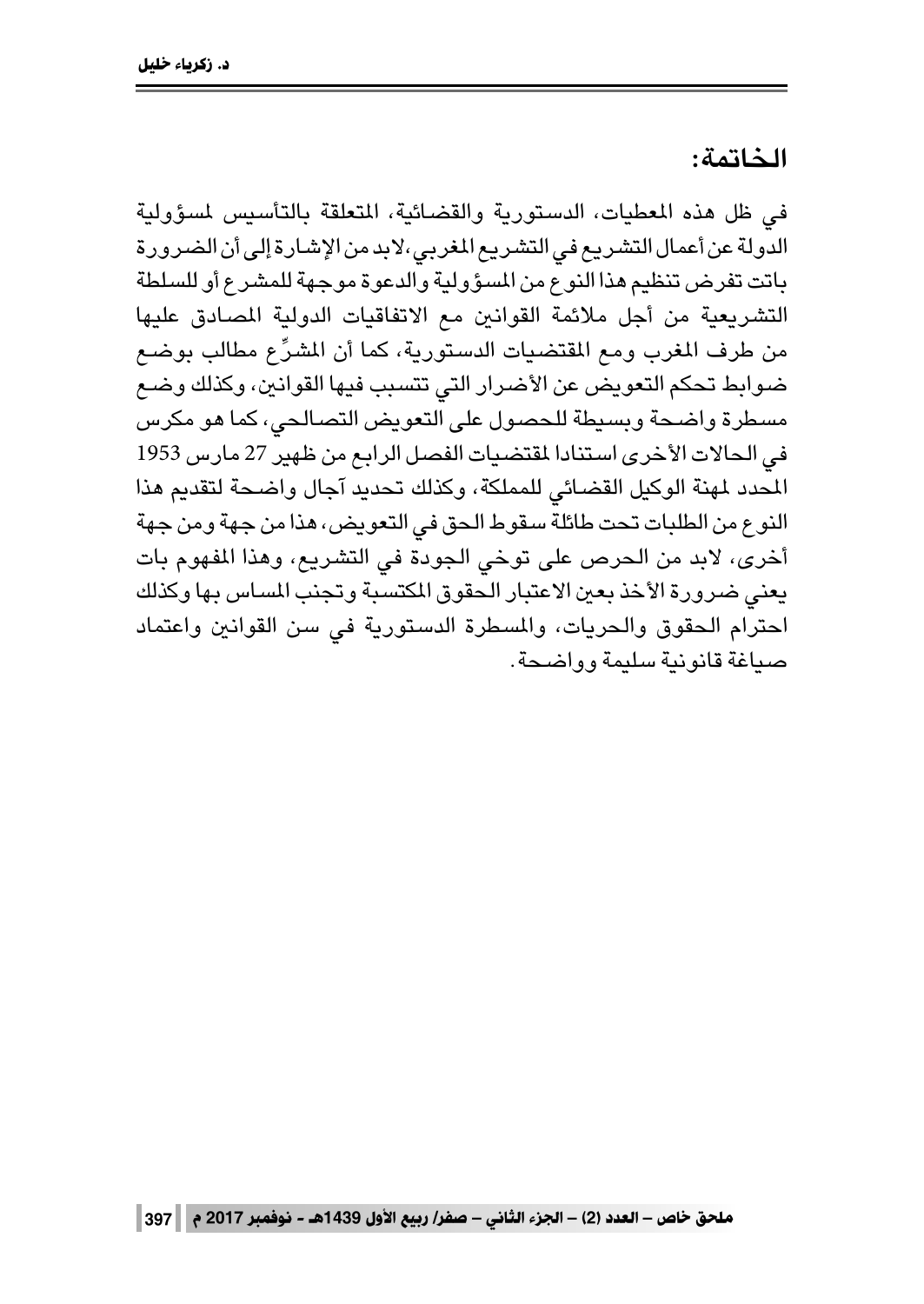# **∫l«d\*«** أ**ولاُ – باللغة العربية:**

- محمد الأعرج، نحو إرساء شروط لقيام مسؤولية الدولة عن القوانين، المجلة المغربية للإدارة المحلية والتنمية، عدد 59 نوفمبر . ديسمبر 2004.
- مليكة الصروخ القانون الإداري: دراسة مقارنة مطبعة النجاح الجديدة الدار البيضاء  $-1010$ . الطبعة السابعة
- Æ1986 …dUI« ¨WUDK UMN« —«œ ¨WOFdA« WDK « ‰UL√ s WËb« WOËR ¨wMe« vN
	- هشام عكاشة، مسؤولية الإدارة عن أعمال الضرورة، دار النهضة العربية، القاهرة، 1998. **∫WO dH« WGKU ≠ UOÎU**
- E.La Ferrière, Traité De La Juridiction Administrative Et De Recours Contentieux, 2e édition, tome II.
- P .Duez, La Responsabilité De La Puissance Publique En Dehors Du Contrat, 3e éd, 1938.
- CH. Eisemmann, L'esprit Des Lois Et La Séparation Des Pouvoirs, Mélanges Carré de malberg, 1933.
- L.Rolland, Précis De Droit Administratif, 9eme éd, 1947.
- G .Scelle, Etude Sur La Responsabilité De l'Etat Législateur, R, D, P 1913.
- J .M Auby, Le Contentieux Des Actes Parlementaires, A.J.D.A, 1959.
- Marceau Long et Autres, Les Grands Arrêts De La Jurisprudence Administrative, 18<sup>è</sup> édition, 2011, actu.dalloz-etudiant.fr.
- François Gilbert, Le Conseil D'Etat Consacre La Responsabilité De l'Etat Du Fait Des Lois Contraires Aux Engagements Internationaux, www.blogdroitadministratif.net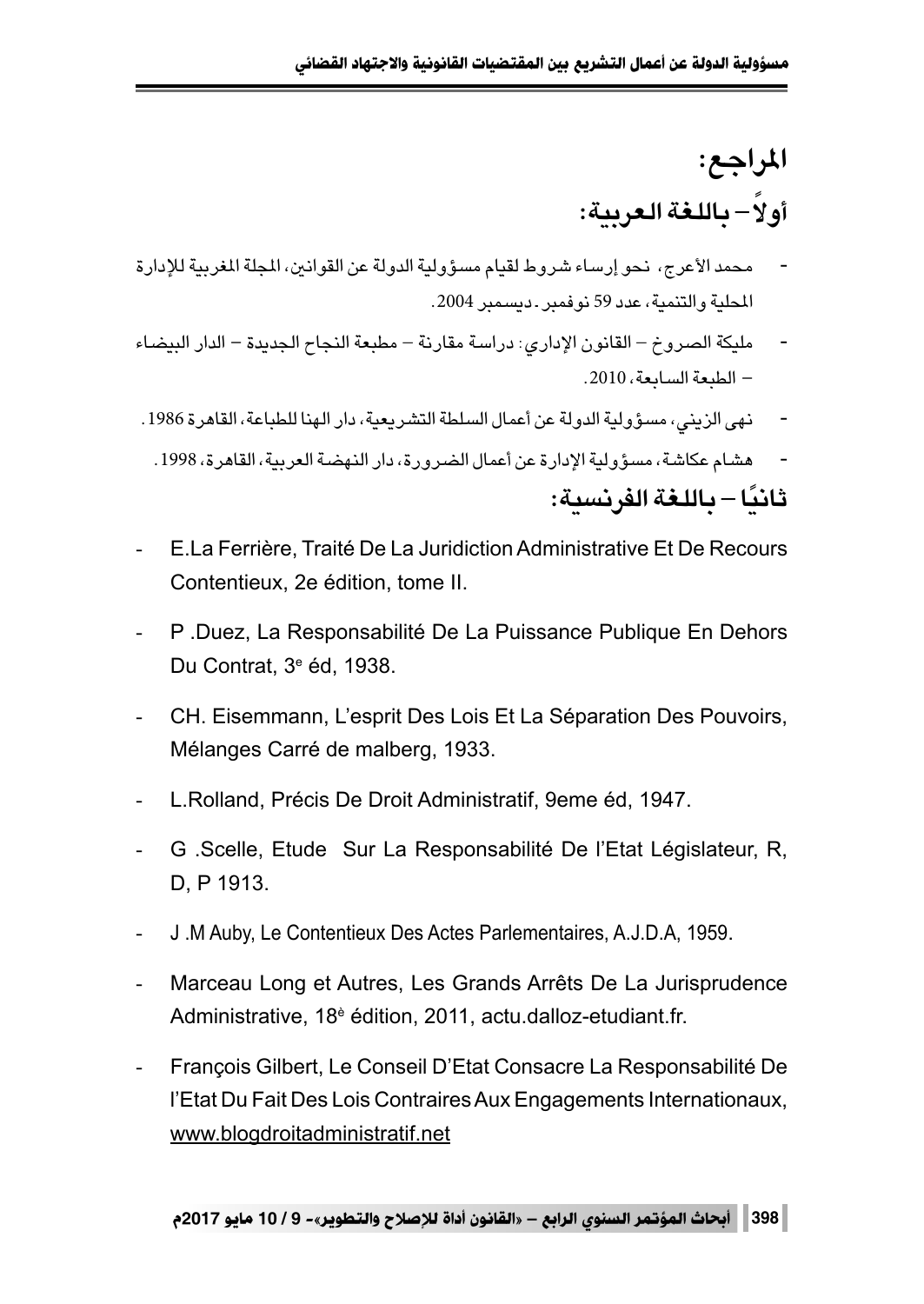Jean Sirinelli, Responsabilité Pour Faute Du Fait Des Lois: Commentaire Sous L'arrêt CE.ASS.08/02/2007, Gardedieu, n°27522, <u>www.revuegeneraledudroit.eu</u>

**∫w dH« WËb« fKÈ«—«d ≠ UÎ U**

- CE 27 juill. 1906, Compagnie PLM, Lebon 702, concl. Teissier 2 mars 1932, Société Mines de Joudre ville, Lebon 246.
- C.E., 30 Mars 1916, Compagnie générale d'éclairage de Bordeaux, Recueil Lebon
- C.E. 24 Juill., 1987, R.D.P., 1982.
- CE 29 avr. 1921, Société Premier et Henry, Lebon 424.
- CE 14 janv. 1938, Société anonyme des produits laitiers «La Fleurette» Lebon 25;
- CE, 8 févr. 2007, n° 279522, Gardedieu, au Lebon 78.
- CE, 8 févr. 2007, n° 279522, Gardedieu, au Lebon 78, concl. Derepas; AJDA 2007.
- CE. 22 nov. 1957, Compagnie de navigation Fraissinet, Lebon 635.
- CE, 11 juill. 1990, n° 91158, Société Stambouli Frères, au Lebon 963 ; D. 1991.
- CE 14 janv. 1938, Compagnie générale de grande pêche, précité: exportation frauduleuse d'alcool .
- CE 6 janv. 1956, Manufacture française d'armes et de cycles, Lebon 3.
- CE, 8 janv. 1965, n° 59604, Etablissements Aupinel, au Lebon 15.
- CE, 7 oct. 1966, n° 57388, Asope, au Lebon 523.
- CE, 21 janv. 1998, n° 157353, Ministre de l'environnement c/ Plan, au Lebon 19;

ملحق خاص – العدد (2) – الجزء الثاني – صفر/ ربيع الأول 1439هـ - نوفمبر 2017 م 399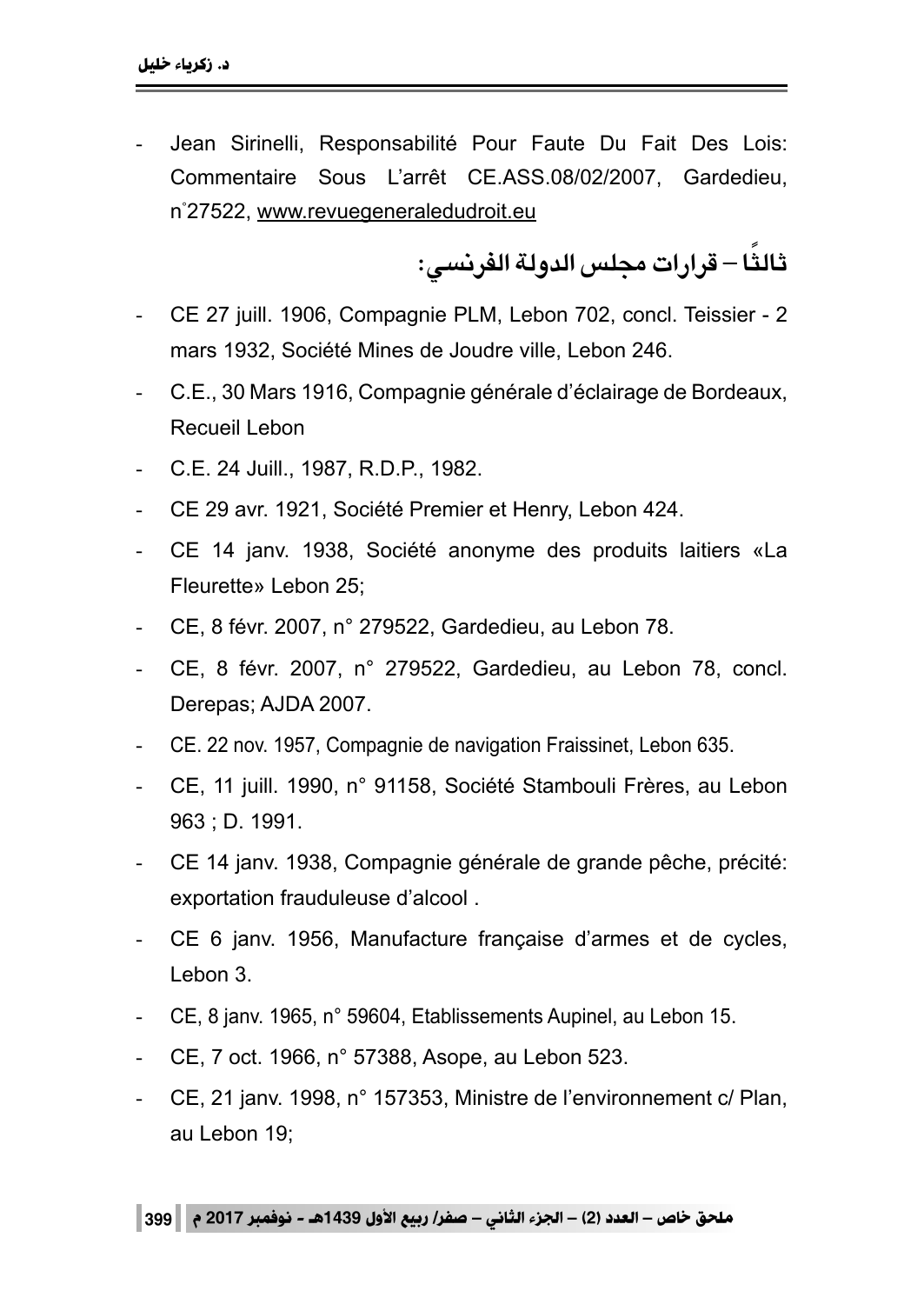- CE, 2 nov. 2005, n° 266564, Coopérative agricole Ax'ion, au Lebon 468; CE 14 janv. 1938, Compagnie Générale De Grande Pêche, Précité: Exportation Frauduleuse D>alcool -Lebon 23.
- CE, 2 juin 2010, n° 307814, Abolivier, au Lebon ; AJDA 2010.
- CE 10 févr. 1961, Ministre de l'intérieur c/Consorts Chauche, Lebon 108.
- CE. 25 janv 1963, Ministre de l'intérieur c/Bovero, Lebon 53 ; JCP 1963.II.13326, note Vedel ; AJDA 1963.94, chr. Gentot et Fourré.